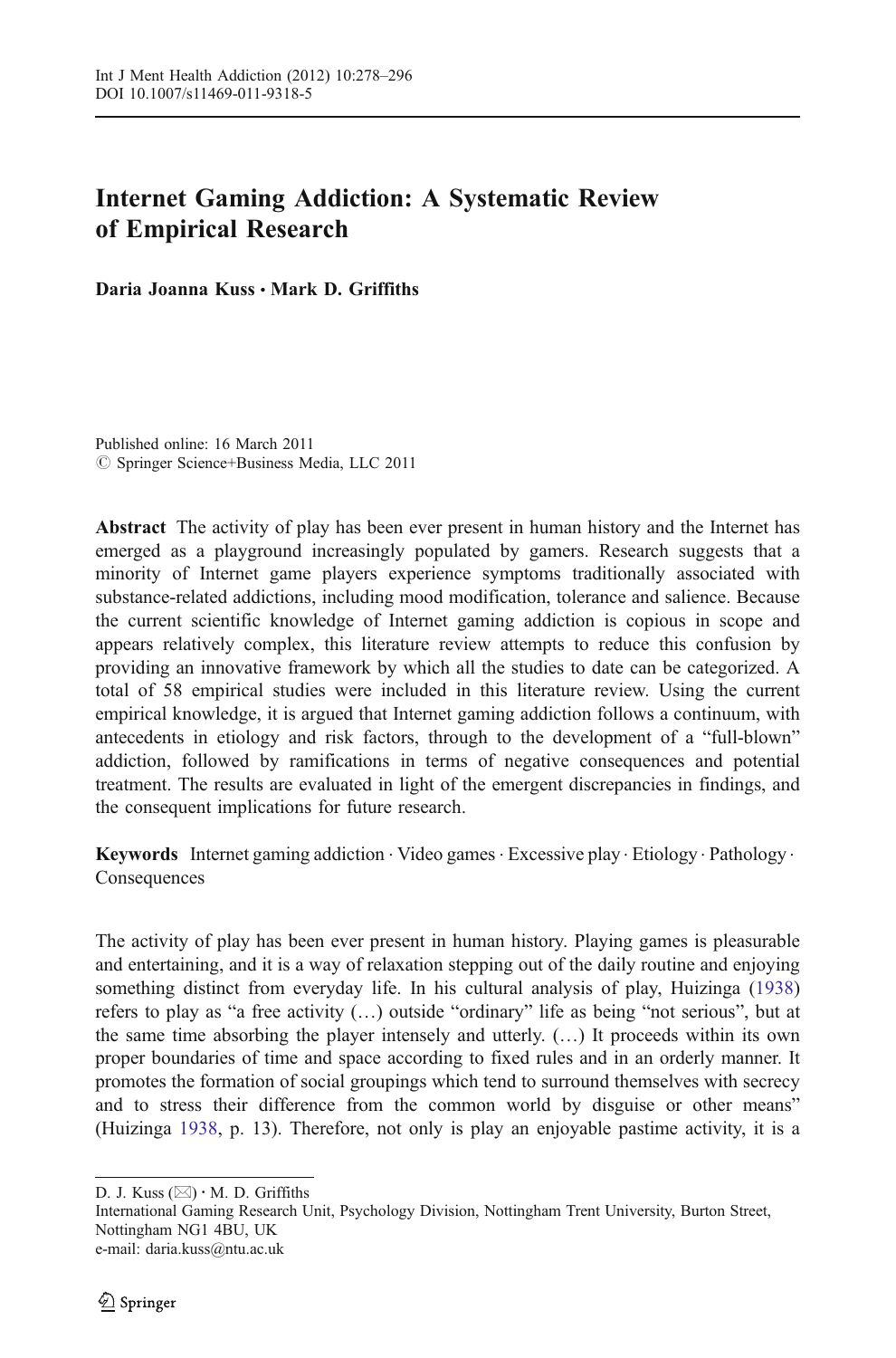social activity as well. It connects likeminded people, thereby fostering sociocultural protocols of behaviors associated with gameplay.

With the Internet, a new playground has emerged. In effect, the Internet offers a wide variety of games to play, which are distributed across a variety of game genres. These include (but are not restricted to) casual Browser Games (CBGs) such as DarkOrbit, First-Person or Ego-Shooters (FPSs) such as Counterstrike, Massively Multiplayer Online Role-Playing Games (MMORPGs) such as World of Warcraft (WoW), and Simulation Games (SGs) such as *Second Life*, to name but the most important. Furthermore, there exist hybrid forms, such as Massively Multiplayer Online Role-Playing First-Person Shooters (MMORPFPSs), such as Neocron, which combine distinct genres within one game. CBGs are played on an Internet browser and are free and easily accessible. FPSs are online tacticsshooters played from an ego-perspective in a 3D-game world. This is the game genre most frequently played in e-sports.

MMORPGs are played by hundreds of thousands of users throughout the world simultaneously. In-game, players frequently socialize in guilds<sup>1</sup> and cooperate in order to reach game-relevant goals. Moreover, they play roles by taking on virtual personae, socalled avatars, such as magicians or warriors. Finally, Simulation Games simulate real life in a metaverse where everything that can be done in actual life can be done in a virtual, second life as well. The broad appeal of these games is outlined by the NPD's 2009 software sales ranking: The Sims 3 was sold most, followed by WoW's Wrath of the Lich King (The NPD Group [2010\)](#page-17-0). The next games in the ranking see an alteration between other versions of these two games, indicating that the public's current preference is for MMORPGs and real life simulations. This preference may be explained by the fact that "(p) lay enables the exploration of that tissue boundary between fantasy and reality, between the real and the imagined, between the self and the other. In play we have license to explore, both our selves and our society. In play we investigate culture, but we also create it" (Silverstone [1999](#page-17-0), p. 64). Therefore, the blurring of the boundaries between the real and the virtual appears particularly relevant for these two most frequently played game genres.

The latest software sale rankings demonstrate that Internet games attract many gamers. This appeal is even greater for a small minority of people who play excessively. Research suggests that this minority may experience symptoms traditionally associated with substance-related addictions, such as mood modification, tolerance, and behavioral salience (Hsu et al. [2009;](#page-16-0) Ko et al. [2009;](#page-16-0) Mehroof and Griffiths [2010](#page-16-0); Wölfling et al. [2008](#page-18-0); Young, [2009\)](#page-18-0). In order to avoid potential conceptual confusion, this review will refer to the phenomenon as Internet gaming addiction, although researchers tend to use a variety of different conceptualizations. This topic will be addressed in more detail in the section on classification and assessment. Nonetheless, in the last few years, research on Internet gaming addiction has proliferated. A relatively large number of studies were published, addressing topics as diverse as classification, etiology, and phenomenology of this behavioral addiction. There have also been recent reviews on whether the concept of Internet gaming addiction is even a valid concept (e.g., Griffiths [2010a\)](#page-15-0) but such debate is not the focus of this paper. Because the current scientific knowledge of Internet gaming addiction is copious in scope and appears relatively complex, this literature review attempts to reduce this confusion by providing an innovative framework by which all the studies to date can be categorized.

<sup>&</sup>lt;sup>1</sup> A guild is a social grouping of people in-game, usually established around common goals, such as accessing the respective game's high-end content collectively (Ducheneaut et al. [2007](#page-15-0)).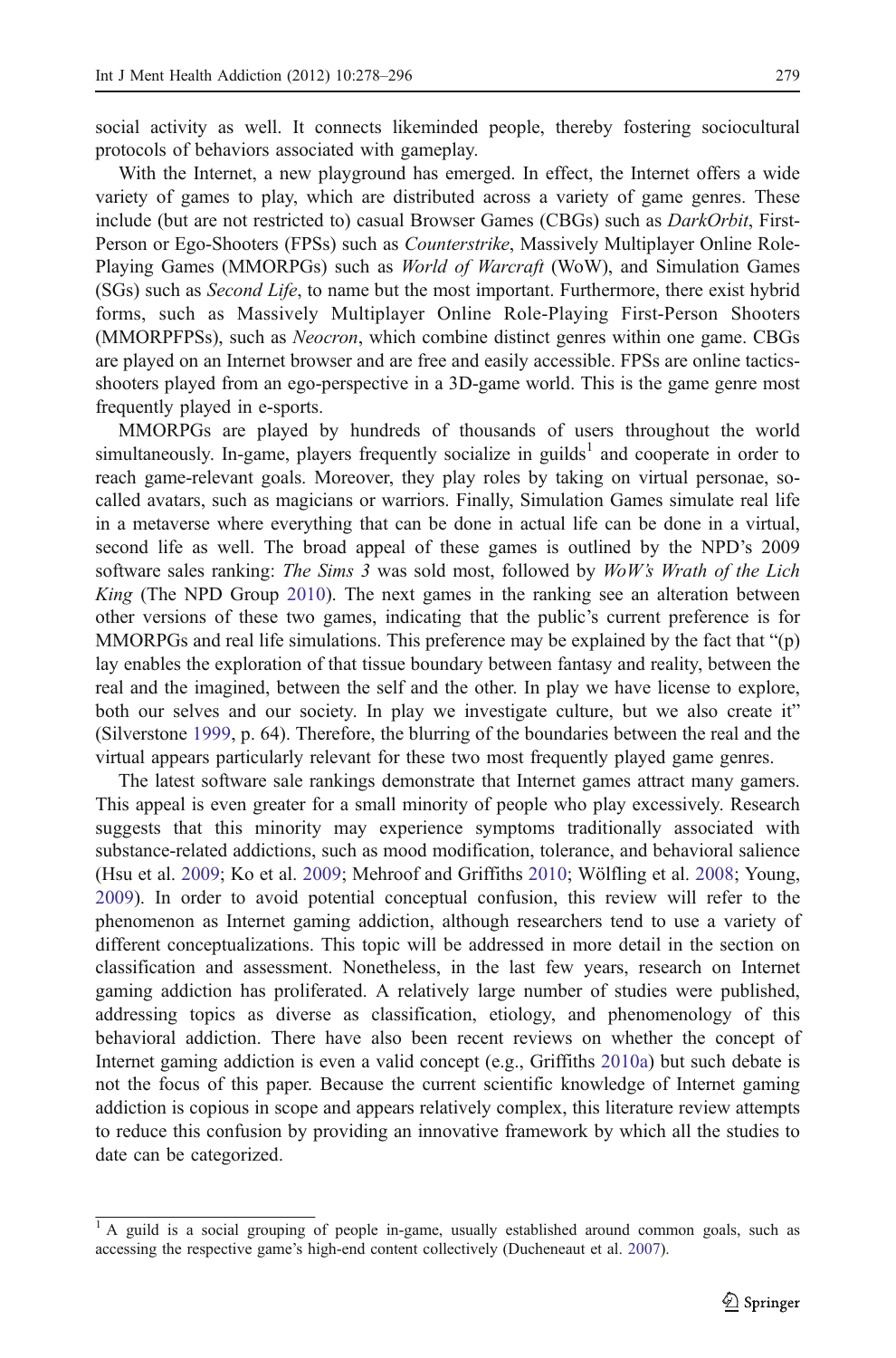## Methodology

A comprehensive literature search was conducted using the database Web of Knowledge. The following search terms (and their derivatives) were entered in relation to online video gaming: 'excessive', 'problematic', 'compulsive', and 'addictive'. In addition, further studies were identified from supplementary sources, such as *Google Scholar*, and these were added in order to generate a more inclusive literature review. Studies were selected in accordance with the following inclusion criteria. Studies had to (i) contain empirical data (including everything from case studies through to surveys with thousands of participants), (ii) have been published after 2000 (as there were no studies on this topic prior to that date), and (iii) contain some kind of analysis relating to Internet gaming addiction. If studies referred to gaming addicts without specifying whether these were online and/or offline gamers, due to online games' popularity it was assumed that at least some of the participants were online gamers and therefore these studies were included in the review. It should also be noted that studies investigating the playing of gambling games for free were excluded from the analysis as these have been examined in detail elsewhere in other reviews on internet gambling (e.g., Griffiths and Parke [2010](#page-15-0); King et al. [2010\)](#page-16-0).

## Results

Three main categories of studies were identified, namely those concerned with (i) etiology, (ii) pathology and (iii) ramifications of Internet gaming addiction. Each of these also contained sub-topics that are conceptualized in the schematic framework in Fig. 1. The findings within each of these categories are described. This is followed by an evaluation of these studies in the final section of the paper.

Based upon the scientific empirical literature, it is argued that Internet gaming addiction appears to follow a continuum, with antecedents in etiology and risk factors, through to the development of a "full-blown" addiction, followed by ramifications in terms of negative consequences and potential treatment. These stages are interdependent as the risk factors influence the pathogenesis of addiction and the latter may similarly reinforce the former. Likewise, addiction leads to clinically significant negative consequences for the individual, which in turn may augment the pathological status of the former, requiring the individual to seek professional treatment.

This conceptual framework is further developed by drawing upon the relevant studies identified from the empirical literature. It should also be noted that only a small number of the studies exclusively fell within only one of the main categories and the associated sub-



Fig. 1 The continuum of Internet gaming addiction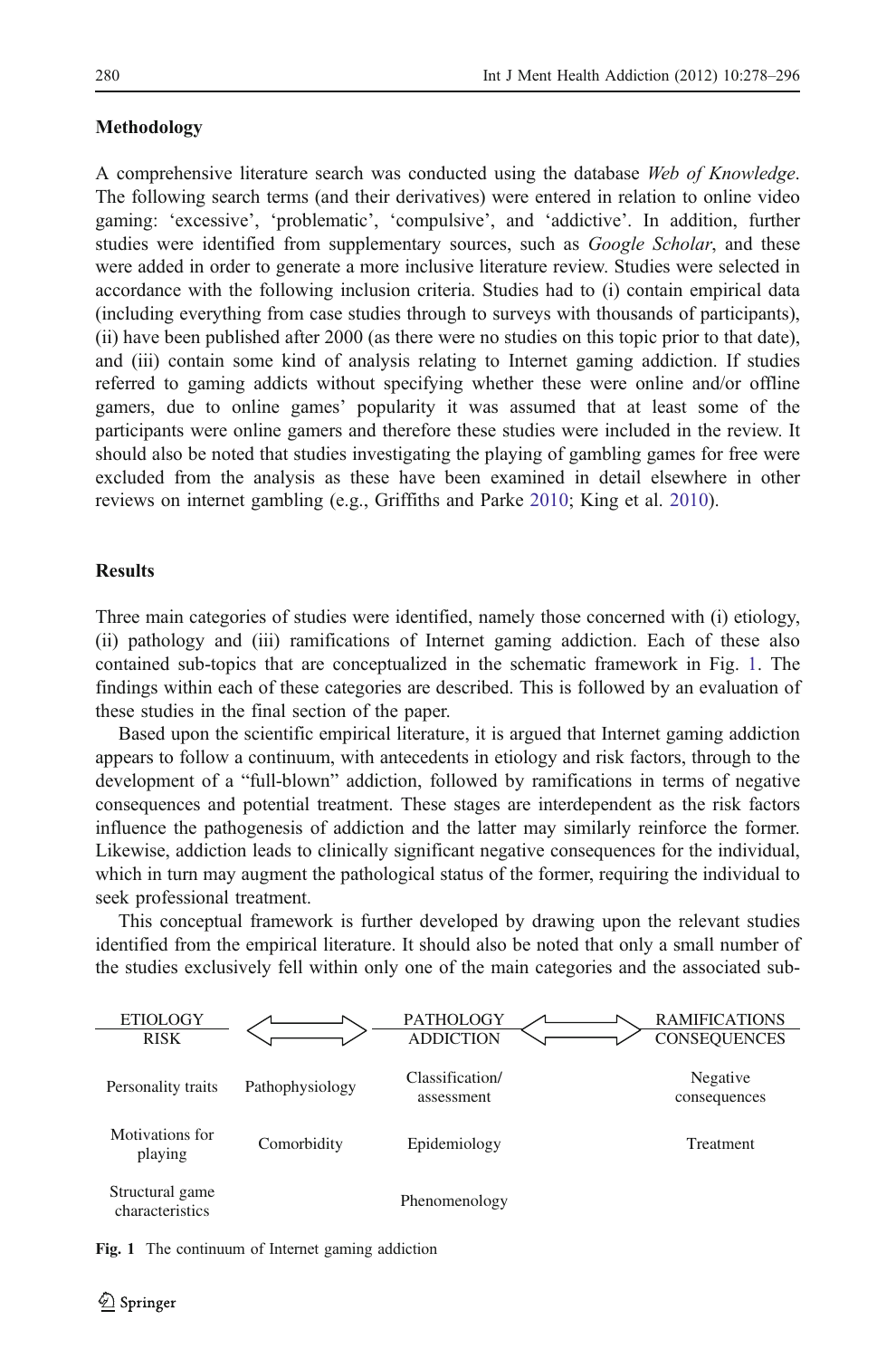categories. Accordingly, many of the studies listed below are included in more than one of the sub-categories. Likewise, the sub-categories of psychophysiology and comorbidity were not placed in one of the main three categories, because they appeared to more closely resemble the intersection between the etiology and pathology of Internet gaming addiction.

## Etiology/Risk

A number of studies have focused on illuminating the etiology of, and specifying risk factors for, Internet gaming addiction. These include internal factors, namely personality traits and motivations for playing, as well as an external factor, the structural game characteristics. Each of these is dealt with below.

## Personality Traits

The first internal risk factor identified in the review was personality traits of gamers, which has been investigated in twelve studies (Allison et al. [2006;](#page-14-0) Caplan et al. [2009](#page-14-0); Chiu et al. [2004](#page-14-0); Chumbley and Griffiths [2006](#page-15-0); Jeong and Kim [2010](#page-16-0); Kim et al. [2008;](#page-16-0) Ko et al. [2005](#page-16-0); Lemmens et al. [2010](#page-16-0); Mehroof and Griffiths [2010](#page-16-0); Parker et al. [2008;](#page-17-0) Peters and Malesky [2008;](#page-17-0) Porter et al. [2010](#page-17-0)). The methodologies employed ranged from a case study of an adolescent gamer (Allison et al. [2006](#page-14-0)) to a larger sample of this population (Parker et al. [2008\)](#page-17-0), middle school and high school students (Chiu et al. [2004](#page-14-0); Jeong and Kim [2010](#page-16-0); Ko et al. [2005](#page-16-0)), undergraduate students (Chumbley and Griffiths [2006](#page-15-0); Mehroof and Griffiths [2010](#page-16-0)), and large samples of MMORPG players (Caplan et al. [2009](#page-14-0); Kim et al. [2008](#page-16-0); Peters and Malesky [2008\)](#page-17-0), as well as an unspecified sample of video gamers (Porter et al. [2010](#page-17-0)).

Personality traits were assessed using a variety of measures, including the Minnesota Multiphasic Personality Inventory (Butcher et al. [1989\)](#page-14-0), the Eysenck Personality Questionnaire (Eysenck and Eysenck [1996](#page-15-0)), the NEO Personality Inventory (Costa and McCrae [1985\)](#page-15-0), a boredom inclination scale (Farrell [1990](#page-15-0)), the Buss-Perry Aggression Questionnaire (Buss and Perry [1992\)](#page-14-0), the Narcissistic Personality Disorder Scale (Hwang [1995](#page-16-0)), the Rosenberg Self-Esteem Scale (Rosenberg [1965](#page-17-0)), the Self-Control Scale (Tangney et al. [2004\)](#page-17-0), emotional intelligence (Bar-On and Parker [2000\)](#page-14-0), self-efficacy (based on Muris [2001](#page-17-0); Sherer et al. [1982\)](#page-17-0), and the Arnett Inventory of Sensation-Seeking (Arnett [1994\)](#page-14-0).

In terms of the results, the following personality traits were found to be significantly related to Internet gaming addiction: avoidant and schizoid interpersonal tendencies (Allison et al. [2006\)](#page-14-0), loneliness and introversion (Caplan et al. [2009](#page-14-0)), social inhibition (Porter et al. [2010](#page-17-0)), aggression and hostility (Caplan et al. [2009](#page-14-0); Chiu et al. [2004](#page-14-0); Kim et al. [2008;](#page-16-0) Mehroof and Griffiths [2010](#page-16-0)), boredom inclination (Chiu et al. [2004\)](#page-14-0), sensationseeking (Chiu et al. [2004](#page-14-0); Mehroof and Griffiths [2010](#page-16-0)), diminished self-control and narcissistic personality traits (Kim et al. [2008](#page-16-0)), low self-esteem (Ko et al. [2005](#page-16-0)), neuroticism (Mehroof and Griffiths [2010](#page-16-0); Peters and Malesky [2008](#page-17-0)), state and trait anxiety (Mehroof and Griffiths [2010\)](#page-16-0), low emotional intelligence (Parker et al. [2008\)](#page-17-0), low selfefficacy in real life as opposed to high self-efficacy in the virtual world (Jeong and Kim [2010\)](#page-16-0), and diminished agreeableness (Peters and Malesky [2008](#page-17-0)). In summation, Internet gaming addiction appears to be accompanied with a variety of personality traits, which can be subsumed under the key characteristics of introversion, neuroticism and impulsivity. However, it must be noted that the personality traits that appear to have an association with Internet gaming addiction may not be unique to the disorder, and therefore until further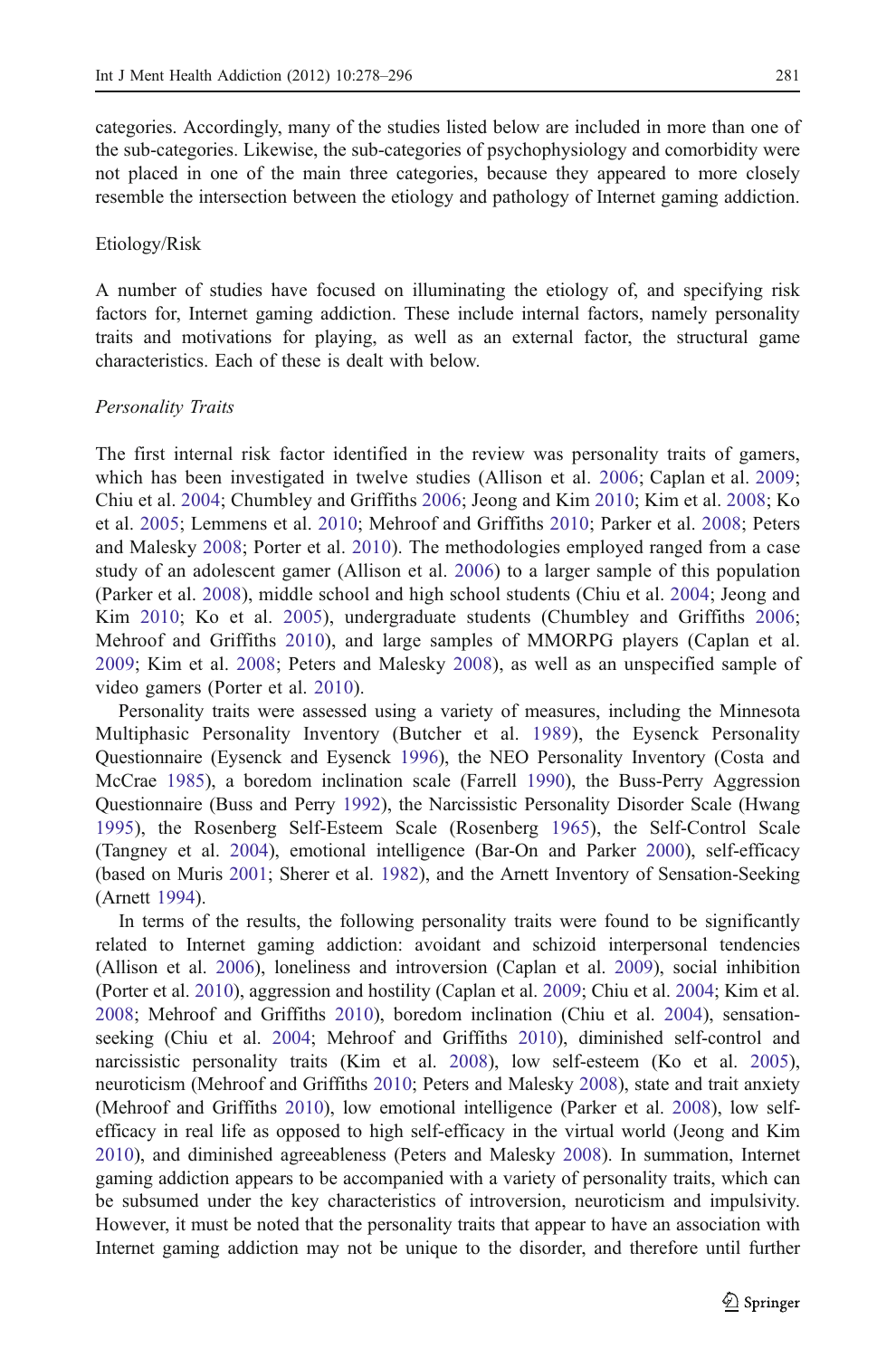research has been undertaken, it is hard to assess the etiological significance of such findings.

## Motivations for Playing

A number of motivations for playing that put a player at risk for Internet gaming addiction were identified from the literature. In total, thirteen studies were identified (Beranuy et al. [2010;](#page-14-0) Caplan et al. [2009](#page-14-0); Grüsser et al. [2005;](#page-15-0) Hsu et al. [2009](#page-16-0); Hussain and Griffiths [2009b](#page-16-0); King and Delfabbro [2009a,](#page-16-0) [2009b;](#page-16-0) King et al. [2011;](#page-16-0) Lu and Wang [2008;](#page-16-0) Ng and Wiemer-Hastings [2005](#page-17-0); Wan and Chiou [2006a](#page-18-0), [2006b,](#page-18-0) [2007](#page-18-0)). These included qualitative studies of MMORPG players (Beranuy et al. [2010](#page-14-0)), both adolescent and adult gamers (King and Delfabbro [2009b](#page-16-0)), and adolescent online game addicts (Wan and Chiou [2006b](#page-18-0)). Quantitative studies included large samples of MMORPG players (Caplan et al. [2009](#page-14-0); Hussain and Griffiths [2009b;](#page-16-0) Ng and Wiemer-Hastings [2005](#page-17-0)), online game players (Lu and Wang [2008\)](#page-16-0), video game players (King and Delfabbro [2009a;](#page-16-0) King et al. [2011](#page-16-0)), both adolescents and MMORPG players (Wan and Chiou [2006a](#page-18-0)), secondary school children (Grüsser et al. [2005](#page-15-0)), adolescents (Wan and Chiou [2007](#page-18-0)), and college students (Hsu et al. [2009\)](#page-16-0). Apart from the specification of MMORPGs as game genre a number of participants were playing as mentioned above, in the other studies no explicit reference to game type was discernible.

Motivations for playing were assessed by the following means: semi-structured interviews (Beranuy et al. [2010;](#page-14-0) King and Delfabbro [2009b;](#page-16-0) Wan and Chiou [2006b\)](#page-18-0) as well as theoretical frameworks (Choi et al. [2000;](#page-14-0) Myers, [1990](#page-17-0); Williams et al. [2008\)](#page-18-0). In addition to this, a number of assessment instruments were used, namely a questionnaire for assessing computer game play behavior in children (CSVK; Thalemann et al. [2004](#page-17-0)), an adapted version of the Exercise Addiction Inventory (Terry et al. [2004\)](#page-17-0), the Video Game Playing Motivation Scale (PVGT; based on Young [1998](#page-18-0)), the Two-Factor Evaluation on Needs for Online Games (TENO; Wan and Chiou [2006a](#page-18-0)), and the Online Gaming Motivation Scale (Wan and Chiou [2007](#page-18-0)).

The results of the studies indicated that Internet gaming addiction is related to the following motivations for playing: coping with negative emotions, stress, fear and escape (Grüsser et al. [2005;](#page-15-0) Hussain and Griffiths [2009b](#page-16-0); King and Delfabbro [2009a;](#page-16-0) Ng and Wiemer-Hastings [2005](#page-17-0); Wan and Chiou [2006a,](#page-18-0) [2006b](#page-18-0)), dissociation (Beranuy et al. [2010](#page-14-0)), virtual friendship/relationships (Beranuy et al. [2010](#page-14-0); Caplan et al. [2009;](#page-14-0) Hsu et al. [2009](#page-16-0); King and Delfabbro [2009a](#page-16-0); Ng and Wiemer-Hastings [2005](#page-17-0)), entertainment (Beranuy et al. [2010;](#page-14-0) Wan and Chiou [2006b\)](#page-18-0), playfulness and loyalty (Lu and Wang [2008\)](#page-16-0), empowerment, mastery, control, recognition, completion, excitement and challenge (King and Delfabbro [2009b](#page-16-0); King et al. [2011](#page-16-0); Wan and Chiou [2006b\)](#page-18-0), curiosity and obligation (Hsu et al. [2009](#page-16-0)), reward (Hsu et al. [2009](#page-16-0); King et al. [2010\)](#page-16-0), immersion (Caplan et al. [2009\)](#page-14-0), and generally high intrinsic motivation to play as opposed to extrinsic motivation (Wan and Chiou [2007](#page-18-0)). In summation, it appears that it is particularly motivations related to dysfunctional coping, socialization and personal satisfaction that serve as risk factors for developing Internet gaming addiction.

## Structural Characteristics of the Game

Certain structural characteristics of the game itself are thought to make playing online games particularly appealing to persons who play excessively. A total of four studies were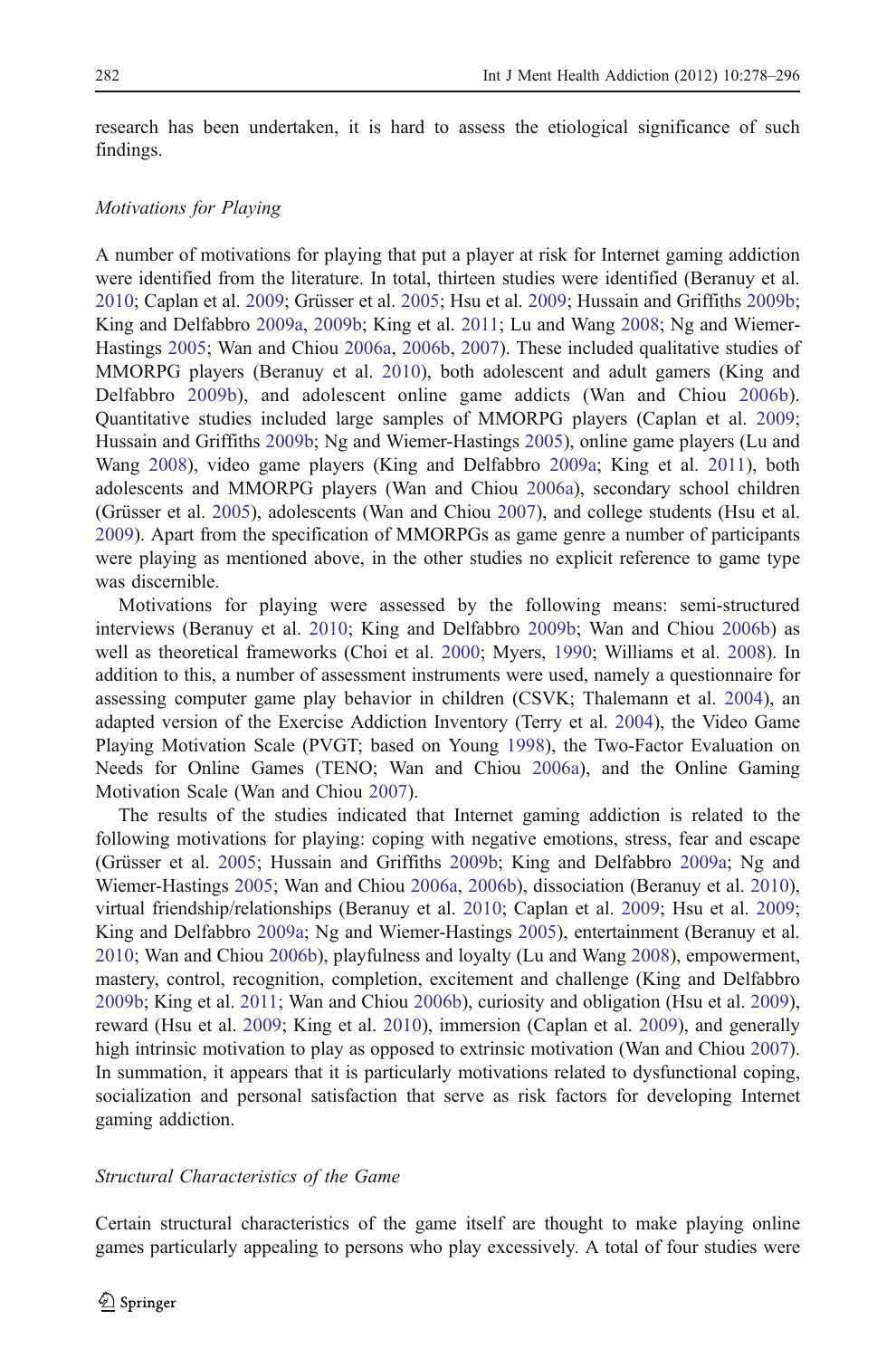identified that have analyzed such characteristics (Chumbley and Griffiths [2006;](#page-15-0) King et al. [2010;](#page-16-0) Smahel et al. [2008](#page-17-0); Thomas and Martin [2010\)](#page-18-0). The samples included in the studies were MMORPG players (Smahel et al. [2008](#page-17-0)), video game players (King et al. [2010](#page-16-0)), and students within different stages in their education (Chumbley and Griffiths [2006](#page-15-0); Thomas and Martin [2010\)](#page-18-0). Again, for the last two participant groups, no specification with regards to game genre was referred to.

The methods employed to investigate structural characteristics of the game included: high and negative reinforcement of play via the game's structural characteristics as based on the skill for playing required and investigated via self-report, as well as affective and playability measurements scored on Likert scales (Chumbley and Griffiths [2006](#page-15-0)), the Video Game Structural Characteristics Survey (King et al. [2010](#page-16-0)), questions about the relationship of the gamers to their virtual characters (Smahel et al. [2008\)](#page-17-0), and game addiction with regards to different game genres (Thomas and Martin [2010](#page-18-0)).

The results indicated that structural characteristics of games appear to be related to addiction. More specifically, Internet games and arcade games were found to be more addictive than offline video games although these three different types of games were inadequately defined by the authors particularly in relation to internet games (Thomas and Martin [2010](#page-18-0)). Moreover, it has been found that structural characteristics affect players' mood. That is, negative reinforcement led to frustration, whereas positive reinforcement resulted in game persistence, hypothetically allowing to link positive reinforcement to addiction (Chumbley and Griffiths [2006\)](#page-15-0). In addition to this, particular game features were enjoyed significantly more by addicted players, namely adult content, finding rare in-game items, and watching videogame cut-scenes (King et al. [2010\)](#page-16-0). Finally, addicted players appeared to be particularly proud of their avatars, i.e., they wanted to be like their virtual characters, and viewed the latter as superior compared to themselves (Smahel et al. [2008](#page-17-0)). In summation, certain structural characteristics of Internet games appear to put players at risk for developing an addiction to these games. Most notably, Internet games constructed in such a way so as to reinforce playing by various means appear to have a higher addictive potential than those that do not contain these structures, such as offline games.

## Pathophysiology

Pathophysiology is one of the sub-categories that falls between etiology and pathology of Internet gaming addiction and thus it represents an aspect of the intersection between risk factors and the actual development of pathological behaviors and cognitions. Several studies have assessed the relationship between Internet gaming addiction and physiology. In total, seven such studies were identified (Cultrara and Har-El [2002](#page-15-0); Dworak et al. [2007](#page-15-0); Han et al. [2010;](#page-15-0) Hoeft et al. [2008](#page-16-0); Ko et al. [2009](#page-16-0); Thalemann et al. [2007\)](#page-17-0). With regards to methods and participants, these studies included one case study of an adolescent roleplaying gamer (Cultrara and Har-El [2002\)](#page-15-0), as well as a small sample of young teenagers (Dworak et al. [2007](#page-15-0)), several studies comparing gaming addicts and healthy controls (Han et al. [2010](#page-15-0); Han et al. [2007](#page-15-0); Ko et al. [2009](#page-16-0); Thalemann et al. [2007\)](#page-17-0), as well as a student sample (Hoeft et al. [2008](#page-16-0)).

The associations between Internet gaming addiction and physical problems were assessed by the following means: functional Magnetic Resonance Imaging (fMRI; Han et al. [2010;](#page-15-0) Hoeft et al. [2008;](#page-16-0) Ko et al. [2009\)](#page-16-0), electroencephalography (EEG; Thalemann et al. [2007](#page-17-0)), genotyping (Han et al. [2007\)](#page-15-0), polysomnographic measures and visual and verbal memory tests (Dworak et al. [2007\)](#page-15-0), and medical examinations including the patient's history, and physical, radiologic, intraoperative, and pathologic findings (Cultrara and Har-El [2002\)](#page-15-0).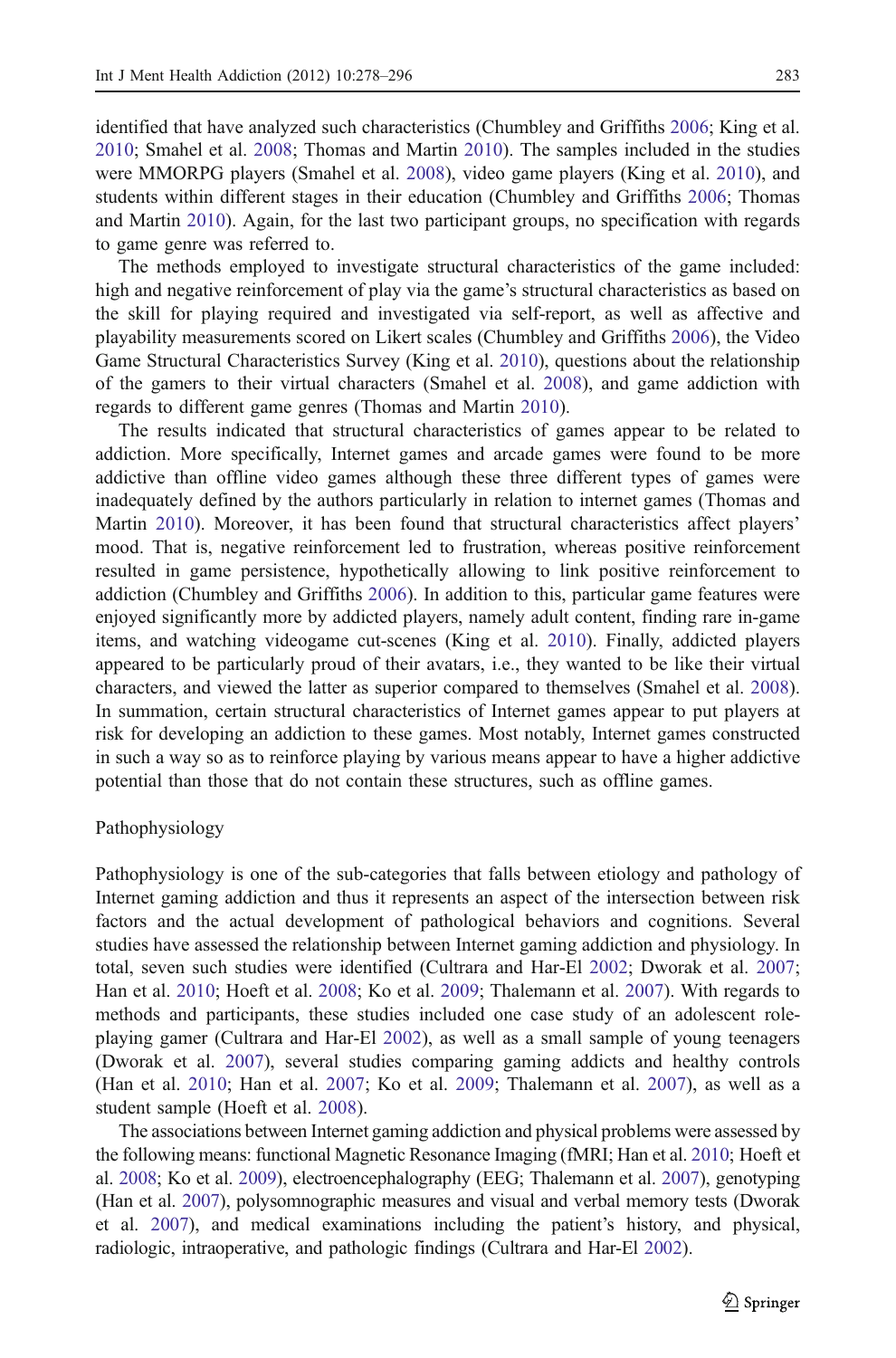The results of the fMRI studies conducted revealed that during computer game cue presentation, gaming addicts showed similar neural processes and increased activity in brain areas associated with substance-related addictions and other behavioral addictions, such as pathological gambling. Significantly stronger activation in addicts relative to healthy controls was found in the left occipital lobe, parahippocampal gyrus, dorsolateral prefrontal cortex, nucleus accumbens, right orbitofrontal cortex, bilateral anterior cingulate, medial frontal cortex, and the caudate nucleus (Han et al. [2010](#page-15-0); Hoeft et al. [2008](#page-16-0); Ko et al. [2009](#page-16-0)). Moreover, the gaming addicts' emotional processing of game-relevant cues was found to be increased relative to that of casual gamers (Thalemann et al. [2007\)](#page-17-0).

In a similar vein, those addicted to Internet gaming were found to have a higher prevalence of two polymorphisms of the dopaminergic system that are associated with substance-related addictions, namely the Taq1A1 allele of the dopamine D2 receptor and the Val158Met in the Catecholamine-O-Methyltransferase (COMT) genes (Han et al. [2007](#page-15-0)). Additionally, excessive online game play was associated with significantly reduced amounts of slow-wave sleep and declines in verbal memory performance and a prolonged sleep-onset latency (Dworak et al. [2007\)](#page-15-0). Finally, it was reported that one patient excessively moved his jaw and tongue during online game play, to the end that he developed muscle hypertrophy and associated physical problems (Cultrara and Har-El [2002\)](#page-15-0).

However, it must also be noted that although gaming addicts displayed stronger activation compared to non-addicts in these studies, the question remains as to whether this is specific to gaming addiction, or general to any activity that generates arousal (e.g., gambling), and whether these findings reflect causes or effects. Based on the studies presented here, it cannot be proved that the findings reported attest to the severity of the mental health problem if effects found are the result of exposure, anymore than differences in dopaminergic activity between drug and non-drug users attest to the severity of mental health problems for society at large. Despite such limitations, these studies appear to show that neither the causes nor the consequences of Internet gaming addiction are restricted to psychosocial factors. More specifically, the results of scientific studies demonstrate that Internet gaming addiction is associated with a wide variety of physiological, biochemical and neurological aberrations from the norm. This attests to the apparent severity of this mental health problem for society at large.

## Comorbidity

Comorbidity was found to be one of the two categories that the current scientific literature focuses on that cannot adequately be subsumed under one of the main categories presented in the framework. The occurrence of further (sub)clinical symptoms can be a risk factor for Internet gaming addiction as well as an accompanying condition in such a way that they are interdependent. Therefore, in this review no claims regarding the direction of relationship are made.

A total of five studies assessing Internet gaming addiction and its comorbidity were identified (Allison et al. [2006;](#page-14-0) Batthyány et al. [2009](#page-14-0); Chan and Rabinowitz [2006](#page-14-0); Batthyány et al. [2009](#page-14-0); Peng and Liu [2010\)](#page-17-0). With regards to methodology, the participant groups investigated in the studies were relatively diverse. One study included the case of an adolescent gamer (Allison et al. [2006\)](#page-14-0), and quantitative studies included high school students (Chan and Rabinowitz [2006\)](#page-14-0), college students (Batthyány et al. [2009](#page-14-0)), online gamers (Peng and Liu [2010\)](#page-17-0), as well as children diagnosed with ADHD (Han et al. [2009](#page-15-0)).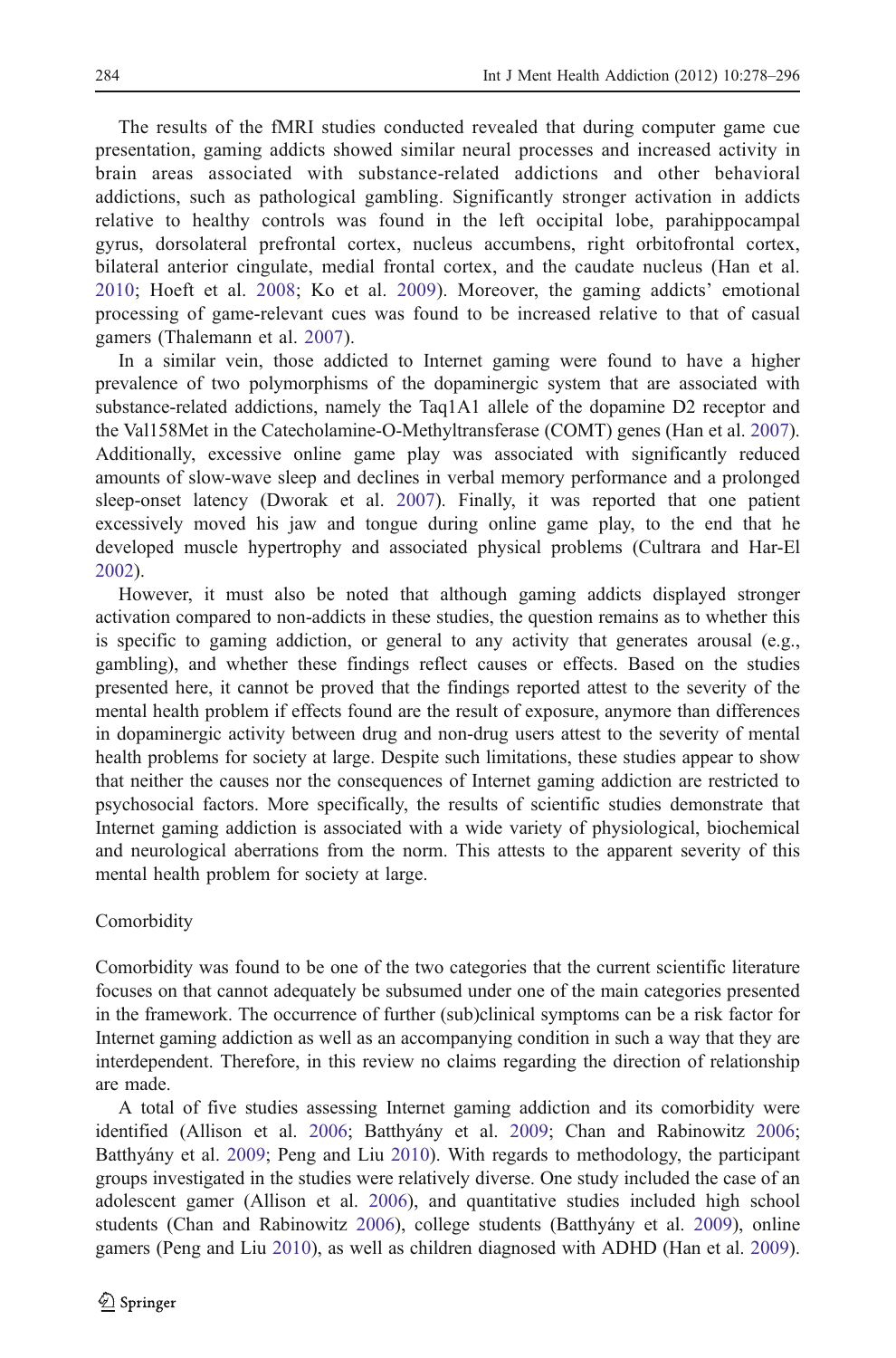Internet gaming addiction was found to be associated with symptoms of generalized anxiety disorder, panic disorder, depression, social phobia (Allison et al. [2006](#page-14-0)), school phobia (Batthyány et al. [2009](#page-14-0)), ADHD (Allison et al. [2006](#page-14-0); Batthyány et al. [2009;](#page-14-0) Chan and Rabinowitz [2006](#page-14-0); Han et al. [2009\)](#page-15-0), as well as psychosomatic symptoms (Batthyány et al. [2009](#page-14-0)). These results reflect some of the findings of the section concerned with personality traits in that some of the latter may demarcate premorbid levels of diagnosed pathology.

#### Pathology/Addiction

Several studies have assessed pathological characteristics of addiction to Internet gaming. This section is subdivided into three sub-categories, namely the classification and assessment, epidemiology and phenomenology of Internet gaming addiction.

#### Classification/Assessment

A total of seven studies focusing on the classification and assessment of Internet gaming addiction were identified (Charlton and Danforth [2007](#page-14-0); Griffiths [2010a](#page-15-0), [b;](#page-15-0) Kim and Kim [2010;](#page-16-0) King et al. [2010](#page-16-0); Salguero and Moran [2002;](#page-17-0) Skoric et al. [2009](#page-17-0); van Rooij et al. [2010\)](#page-18-0). In terms of methodology, two case studies of male online gamers were included (Griffiths [2010a](#page-15-0), [b\)](#page-15-0), large samples of adult MMORPG players (Charlton and Danforth [2007\)](#page-14-0), elementary school video gamers (Skoric et al. [2009\)](#page-17-0), student and non-student video game players (King et al. [2009](#page-16-0)), teenagers (Salguero and Moran [2002](#page-17-0)), elementary and high school students (Kim and Kim [2010](#page-16-0)), and secondary school adolescents (van Rooij et al. [2010\)](#page-18-0).

In each of the studies, different terminologies were applied for similar phenomena, ranging from compulsive Internet use (van Rooij et al. [2010](#page-18-0)), problem video game playing (King et al. [2009](#page-16-0); Salguero and Moran [2002](#page-17-0)) and problematic online game use (Kim and Kim [2010\)](#page-16-0) to video game addiction (Skoric et al. [2009](#page-17-0)) and online gaming addiction (Charlton and Danforth [2007](#page-14-0); Griffiths [2010a](#page-15-0), [b\)](#page-15-0). Similarly, a variety of measurement instruments was used in order to assess the specified problematic/addictive behaviors, namely the Compulsive Internet Use Scale (Meerkerk et al. [2009](#page-16-0)), the Problematic Video Game Playing Test (adapted from Young [1998\)](#page-18-0), the Problem Video Game Playing Scale (Salguero and Moran [2002](#page-17-0)), the Problematic Online Game Use Scale (Kim and Kim [2010](#page-16-0)), an assessment of addiction tendencies (based on American Psychiatric Association [2000](#page-14-0)), the Addiction-Engagement Questionnaire (modified from Charlton [2002](#page-14-0)), and the Game Addiction Scale (based on Lemmens et al. [2009](#page-16-0)).

The results of the studies indicate that Internet gaming addiction appears to be a viable construct worthy of individual and independent investigation (van Rooij et al. [2010\)](#page-18-0). It must be noted that the researchers working on this study used the terms addiction and compulsive use interchangeably, so that it seems appropriate to refer to addictions in this case. Furthermore, it was emphasized that addiction cannot be equated with problematic use. Some of the studies suggest that problematic game playing lies on a continuum towards addiction, as it can result in addiction symptoms, namely salience, mood modification, tolerance, withdrawal, conflict, and relapse (Griffiths [2010b](#page-15-0); King et al. [2009;](#page-16-0) Salguero and Moran [2002](#page-17-0)). Others adopt more detailed approaches to classification, claiming that problematic use is characterized by investing much time and energy in the game, euphoria, tolerance, denial, and a preference for online relationships (Kim and Kim [2010\)](#page-16-0). This finding is in line with the result that addiction core criteria (conflict, withdrawal symptoms, relapse, reinstatement, and behavioral salience)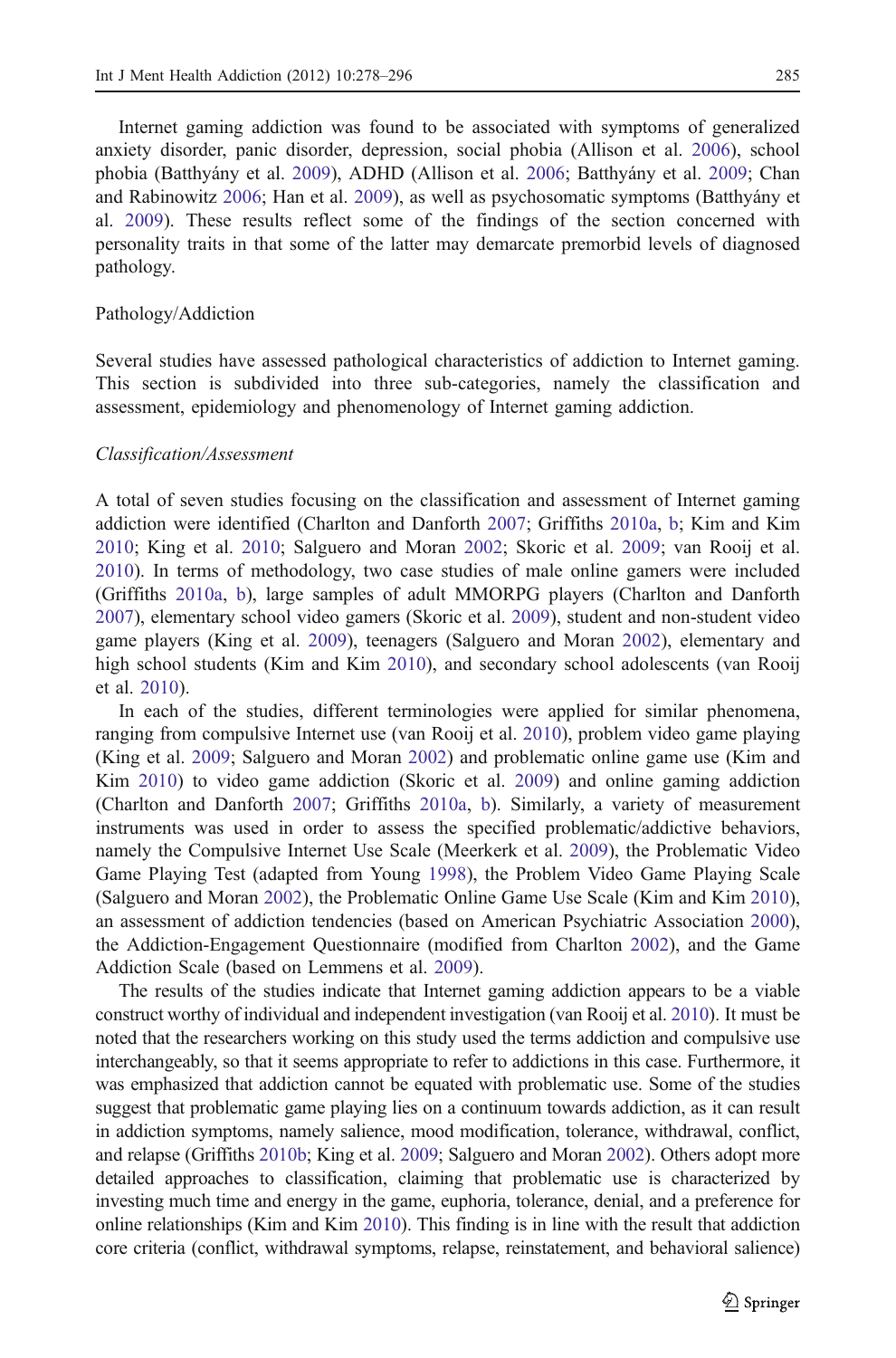must be distinguished from peripheral criteria (cognitive salience, tolerance, and euphoria), for only the former were found to load on an addiction factor (Charlton and Danforth [2007](#page-14-0)). In a similar vein, it was found that addiction does not equal excessive engagement: Only when significant negative consequences of excessive gaming occur can one speak of an addiction (Griffiths [2010a](#page-15-0), [2010b;](#page-15-0) Skoric et al. [2009\)](#page-17-0). A more detailed evaluation of this finding will take place in the discussion.

## Epidemiology

From the literature, ten studies were identified assessing the prevalence of Internet gaming addiction (Batthyány et al. [2009;](#page-14-0) Grüsser et al. [2005](#page-15-0); Grüsser, Thalemann, and Griffiths [2007a;](#page-15-0) Jeong and Kim [2010](#page-16-0); Ng and Wiemer-Hastings [2005](#page-17-0); Porter et al. [2010](#page-17-0); Rehbein et al. [2010](#page-17-0); Thomas and Martin [2010](#page-18-0); Yee [2006a](#page-18-0), [2006b\)](#page-18-0). The following samples were included: 1,231 students in grades 3 to 5 (Batthyány et al. [2009](#page-14-0)), 323 children with a mean age of 12 years (Grüsser et al. [2005](#page-15-0)), 44,910  $9<sup>th</sup>$  graders (Rehbein et al. [2010](#page-17-0)), 600 middle and high school students (Jeong and Kim [2010\)](#page-16-0), 2,031 secondary, college and university students (Thomas and Martin [2010](#page-18-0)), 7,069 gamers with a mean age of 21 years (Grüsser et al. [2007a\)](#page-15-0), 91 MMORPG and offline game players (Ng and Wiemer-Hastings [2005\)](#page-17-0), 1,945 video gamers predominantly below 30 years (Porter et al. [2010](#page-17-0)), and 30,000 MMORPG players (Yee [2006a,](#page-18-0) [2006b](#page-18-0)). The prevalence of Internet gaming addiction was assessed with the measures referred to in the sections on motivations for playing and classification/assessment.

The results of the studies indicate that approximately 12% of students in third to fifth grades played computer games excessively (i.e., were classified as abusers and/or addicts), 10% abused these games (i.e., they scored between 7 and 13 on the Fragebogen zum Computerspielverhalten bei Kindern und Jugendlichen [CSVK-R]), and 3% could be categorized as being dependent upon engaging with them (i.e., they scored 13 and above on the CSVK-R) (Batthyány et al. [2009\)](#page-14-0). Furthermore, 9% of 12-year old children fulfilled the criteria for excessive computer and video game playing (Grüsser et al. [2005\)](#page-15-0). Three percent of male and 0.3% of female ninth graders could be diagnosed as being dependent on video games, while 5% of boys and 0.5% of girls were at risk for developing dependence (Rehbein et al. [2010](#page-17-0)). Four percent of students met the criteria for addiction to video arcade games, and 5% for computer games and the Internet respectively (Thomas and Martin [2010\)](#page-18-0). Finally, 2.2% of middle and high school students were found to be addicted to Internet games (Jeong and Kim [2010\)](#page-16-0).

The studies including gamers specifically reveal higher prevalence rates. Problematic gaming behaviors were present in 8% of video gamers (Porter et al. [2010](#page-17-0)). Other researchers claimed that 12% of online gamers met at least three criteria for addiction (Grüsser et al. [2007a\)](#page-15-0). In addition to this, the findings suggest that 12% of MMORPG players preferred to talk to people in game rather than in real life and were happier in game than anywhere else (Ng and Wiemer-Hastings [2005](#page-17-0)). Furthermore, 8% of MMORPG players spent a minimum of 40 h in game per week, 61% spent a minimum of ten hours in game continuously, 30% stayed in game although they did not enjoy it, 18% experienced academic, health, financial or relationship problems, and 50% considered themselves to be addicted (Yee [2006a](#page-18-0), [2006b\)](#page-18-0). Nevertheless, although a number of studies have assessed the prevalence of Internet gaming addiction, they used dissimilar assessment instruments as well as cut-offs and included diverse participant groups. This may explain the large variability in prevalence percentages. Therefore, the quoted results do not allow for making definite overall claims with regards to epidemiology at this point in time.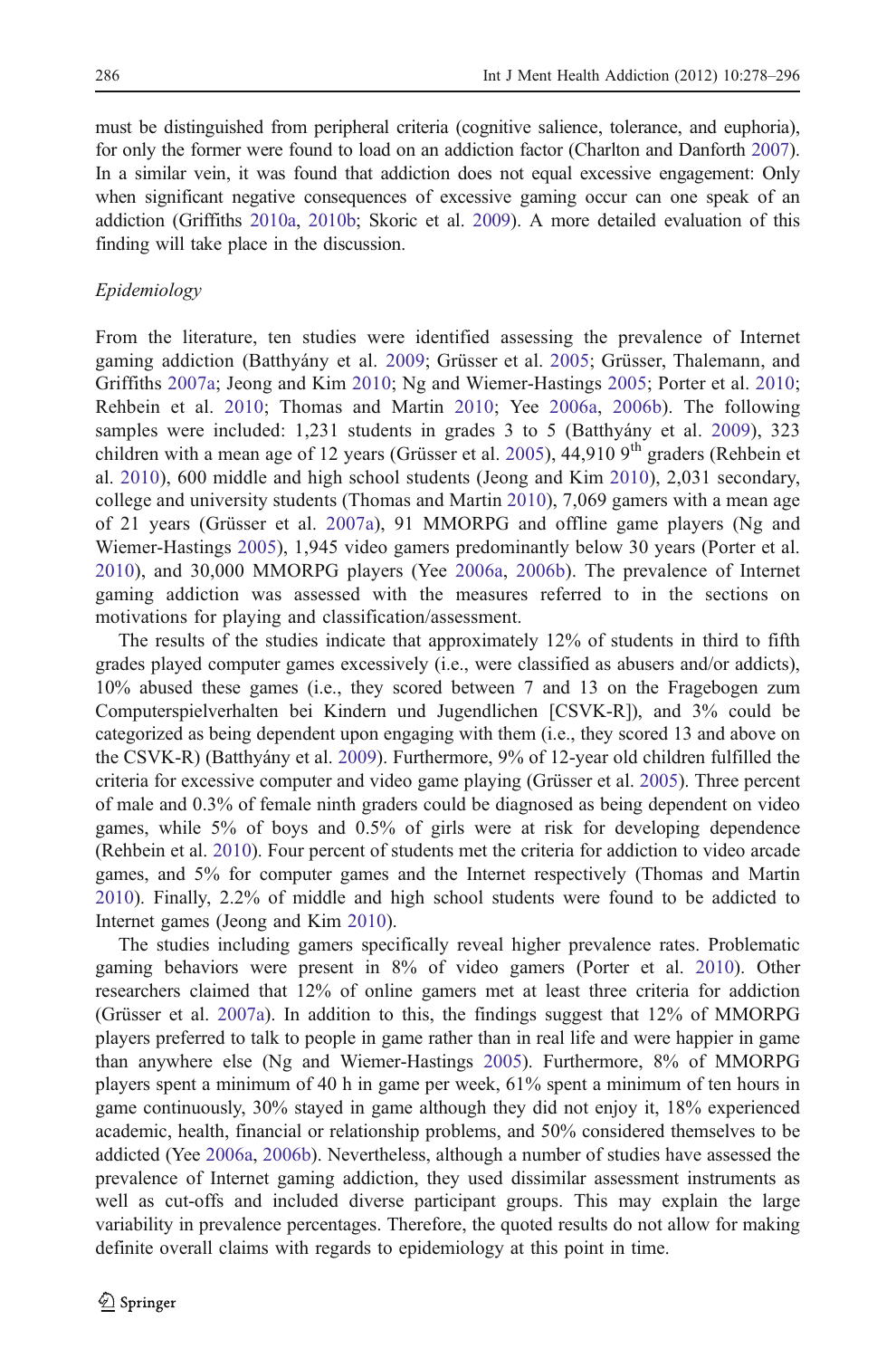## Phenomenology

Ten studies have investigated the experience of Internet gaming addiction from a phenomenological perspective (Allison et al. [2006;](#page-14-0) Chappell et al. [2006](#page-14-0); Charlton and Danforth [2007](#page-14-0); Chou and Ting [2003](#page-15-0); Hussain and Griffiths [2009a;](#page-16-0) Rau et al. [2006](#page-17-0); Seah and Cairns [2007](#page-17-0); Wan and Chiou [2006a](#page-18-0), [2006b](#page-18-0); Wood and Griffiths [2007\)](#page-18-0). The methodologies used were qualitative, including a case study of an adolescent excessive MMORPG player (Allison et al. [2006](#page-14-0)), ten adolescent online game addicts (Wan and Chiou [2006b](#page-18-0)), and 12 Everquest players (Chappell et al. [2006](#page-14-0)), and quantitative, including 442 adult MMORPG players (Charlton and Danforth [2007](#page-14-0)), adults (Chou and Ting [2003;](#page-15-0) Hussain and Griffiths [2009a](#page-16-0)), adult and teenage online gamers (Rau et al. [2006](#page-17-0)), students (Seah and Cairns [2007](#page-17-0); Wood and Griffiths [2007](#page-18-0)), and 16–24-year old adolescents and MMORPG players (Wan and Chiou [2006a\)](#page-18-0).

The experiences of different aspects of Internet gaming addiction were assessed using different methodologies, such as psychiatric interviews (Allison et al. [2006\)](#page-14-0), in-depth interviews assessed with interpretative phenomenological frameworks (Chappell et al. [2006](#page-14-0)), and content analysis (Wan and Chiou [2006b\)](#page-18-0). In addition to this, several studies have assessed flow experience (Chou and Ting [2003;](#page-15-0) Wan and Chiou [2006a](#page-18-0)), immersion (Seah and Cairns [2007\)](#page-17-0) and associated time loss (Rau et al. [2006;](#page-17-0) Wood and Griffiths [2007\)](#page-18-0) during game-play quantitatively, as based on Csikszentmihalyi's ([1990](#page-15-0)) conceptualization of flow (i.e., the optimum experience a person achieves when performing an activity). Finally, the Addiction-Engagement Questionnaire (modified from Charlton [2002](#page-14-0)) has also been used.

The results suggest that Internet gaming addiction is associated with large amounts of time, i.e., up to 16 h per day, spent in game, lack of sleep and a shortage of social and romantic contacts (Allison et al. [2006](#page-14-0)). Moreover, it is experienced similarly to any other substance-related addiction (Hussain and Griffiths [2009a](#page-16-0)), in such a way that salience, mood modification, conflict, withdrawal symptoms, cravings and relapse occurred (Chappell et al. [2006](#page-14-0); Charlton and Danforth [2007](#page-14-0)). Additionally, online game addicts perceived gaming as providing compensation for needs which were not met in their real lives, and that it has become the focus of their lives (Wan and Chiou [2006b](#page-18-0)).

In terms of flow and associated experiences, the studies found that the experience of flow and in-game immersion was associated with addiction (Chou and Ting [2003](#page-15-0); Seah and Cairns [2007](#page-17-0)). Another study found that it was game novices who experienced more flow when playing for about one hour, whereas for expert players it took longer to experience flow (Rau et al. [2006](#page-17-0)). In line with this and contrary to the results of the above mentioned studies, it was also found that flow negatively correlated with addictive inclination (Wan and Chiou [2006a](#page-18-0)). Furthermore, it has also been found that the experience of time loss does not necessarily precipitate addiction (Wood and Griffiths [2007\)](#page-18-0). These findings will be evaluated in the discussion.

# Ramifications

Several studies have assessed the ramifications of Internet gaming addiction. These can be summarized primarily as negative consequences that may require professional treatment. These topics are dealt with below.

#### Negative Consequences

Nineteen studies have highlighted the negative consequences of Internet gaming addiction beyond the comorbidities outlined earlier (Allison et al. [2006;](#page-14-0) Batthyány et al. [2009](#page-14-0); Chan and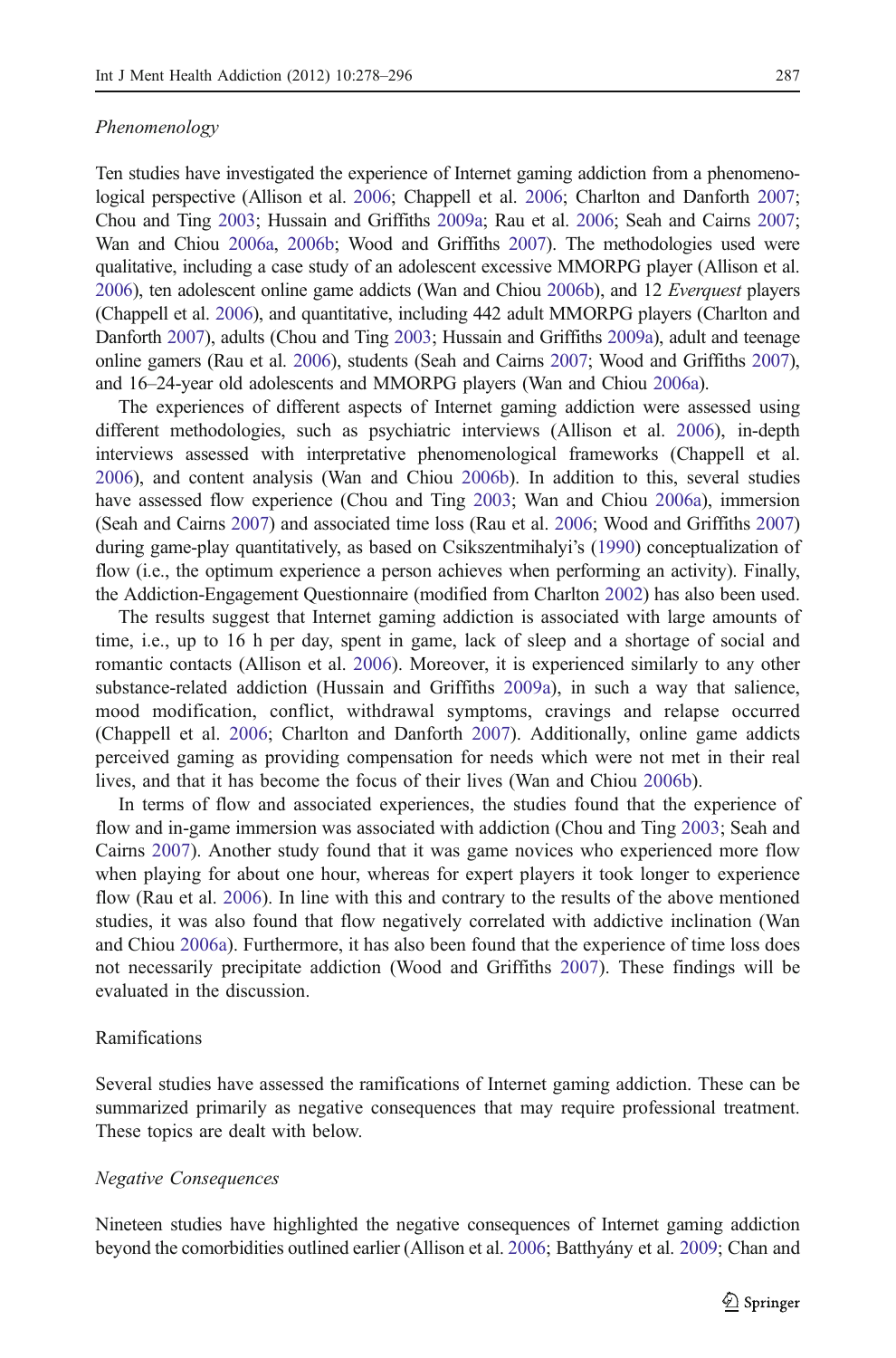Rabinowitz [2006;](#page-14-0) Chiu et al. [2004;](#page-14-0) Chuang [2006;](#page-15-0) Dworak et al. [2007;](#page-15-0) Griffiths et al. [2004](#page-15-0); Grüsser, Thalemann and Griffiths [2007a](#page-15-0); Hussain and Griffiths [2009a,](#page-16-0) [2009b;](#page-16-0) Jeong and Kim [2010](#page-16-0); King and Delfabbro [2009b;](#page-16-0) Lemmens et al. [2010;](#page-16-0) Liu and Peng [2009](#page-16-0); Peters and Malesky [2008;](#page-17-0) Rehbein et al. [2010;](#page-17-0) Skoric et al. [2009](#page-17-0); Yee [2006a,](#page-18-0) [2006b](#page-18-0)). These have been investigated in children (Batthyány et al. [2009;](#page-14-0) Skoric et al. [2009\)](#page-17-0), teenagers (Allison et al. [2006](#page-14-0); Chan and Rabinowitz [2006;](#page-14-0) Chiu et al. [2004](#page-14-0); Dworak et al. [2007](#page-15-0); Jeong and Kim [2010](#page-16-0); Lemmens et al. [2010;](#page-16-0) Rehbein et al. [2010](#page-17-0)), teenagers and adults (King and Delfabbro [2009b\)](#page-16-0), MMORPG players (Griffiths et al. [2004;](#page-15-0) Grüsser, Thalemann and Griffiths [2007a](#page-15-0); Hussain and Griffiths [2009a](#page-16-0), [2009b](#page-16-0); Liu and Peng [2009;](#page-16-0) Peng and Liu [2010;](#page-17-0) Peters and Malesky [2008](#page-17-0); Yee [2006a](#page-18-0), [2006b\)](#page-18-0), and epilepsy patients (Chuang [2006\)](#page-15-0).

The negative consequences were assessed via a variety of psychological tests and psychiatric interviews, academic achievement, EEG, MRI, polysomnographic measurements, visual and verbal memory tests, asking what was sacrificed for gaming, the psychosocial context of gaming behavior, social competence, preference for a virtual life, relationship formation, the Internet Addiction Scale modified for video games (Widyanto and McMurran [2004\)](#page-18-0), Conners' Parent Rating Scale (Conners et al. [1998](#page-15-0)), Questionnaire on Computer Game Behavior of Children (Thalemann et al. [2004](#page-17-0)), the Questionnaire for Differentiated Assessment of Addiction (Grüsser et al. [2007b](#page-15-0)), the Exercise Addiction Inventory (adapted from Terry et al. [2004](#page-17-0)), the Game Addiction Scale (Lemmens et al. [2009\)](#page-16-0), the UCLA Loneliness Scale (Russell [1996\)](#page-17-0), the Satisfaction with Life Scale (Diener et al. [1985](#page-15-0)), the Self-Esteem Scale (Rosenberg et al. [1989](#page-17-0)), the Negative Life Consequences Scale (Liu et al. [2008\)](#page-16-0), the Generalized Problematic Internet Use Scale (Caplan [2002\)](#page-14-0), the social control subscale of the Social Skill Inventory (Riggio [1989](#page-17-0)), the CES Depression Scale (Mirowsky and Ross [1992\)](#page-16-0), and the Videogame Dependency Scale (adapted from Rehbein and Borchers [2009\)](#page-17-0).

The results of these studies show that Internet gaming addiction can lead to a wide variety of negative consequences. These include psychosocial problems, namely an obsession with gaming, no real life relationships (Allison et al. [2006\)](#page-14-0), inattention (Batthyány et al. [2009](#page-14-0); Chan and Rabinowitz [2006](#page-14-0)), aggressive/oppositional behavior and hostility (Chan and Rabinowitz [2006;](#page-14-0) Chiu et al. [2004\)](#page-14-0), stress (Batthyány et al. [2009](#page-14-0)), maladaptive coping (Batthyány et al. [2009](#page-14-0); Hussain and Griffiths [2009a](#page-16-0), [2009b\)](#page-16-0), decreased academic achievement (Chiu et al. [2004](#page-14-0); Jeong and Kim [2010](#page-16-0); Rehbein et al. [2010;](#page-17-0) Skoric et al. [2009](#page-17-0)), declines in verbal memory performance (Dworak et al. [2007](#page-15-0)), sacrificing hobbies, sleep, work, education, socializing, time with partner/family as well as associated problems (Batthyány et al. [2009](#page-14-0); Griffiths et al. [2004;](#page-15-0) King and Delfabbro [2009b;](#page-16-0) Liu and Peng [2009](#page-16-0); Peng and Liu [2010;](#page-17-0) Peters and Malesky [2008;](#page-17-0) Rehbein et al. [2010](#page-17-0); Yee [2006a](#page-18-0), [2006b](#page-18-0)), dissociation (Hussain and Griffiths [2009a](#page-16-0)), lower psychosocial well-being and loneliness (Lemmens et al. [2010\)](#page-16-0), maladaptive cognitions (Peng and Liu [2010](#page-17-0)), and increased thoughts of committing suicide (Rehbein et al. [2010](#page-17-0)). Moreover, psychosomatic problems were found to be consequences of Internet gaming addiction. These included psychosomatic challenges (Batthyány et al. [2009](#page-14-0)), seizures (Chuang [2006\)](#page-15-0), and sleep abnormalities (Allison et al. [2006](#page-14-0); Dworak et al. [2007](#page-15-0)). Altogether, the relatively long list of potential negative consequences clearly indicates that Internet gaming addiction is a phenomenon that cannot be taken lightly and deserves more extensive recognition.

## Treatment

Three studies have particularly assessed the treatment of Internet gaming addiction (Beranuy et al. [2010](#page-14-0); Han et al. [2010](#page-15-0); Han et al. [2009](#page-15-0)). These studies included a qualitative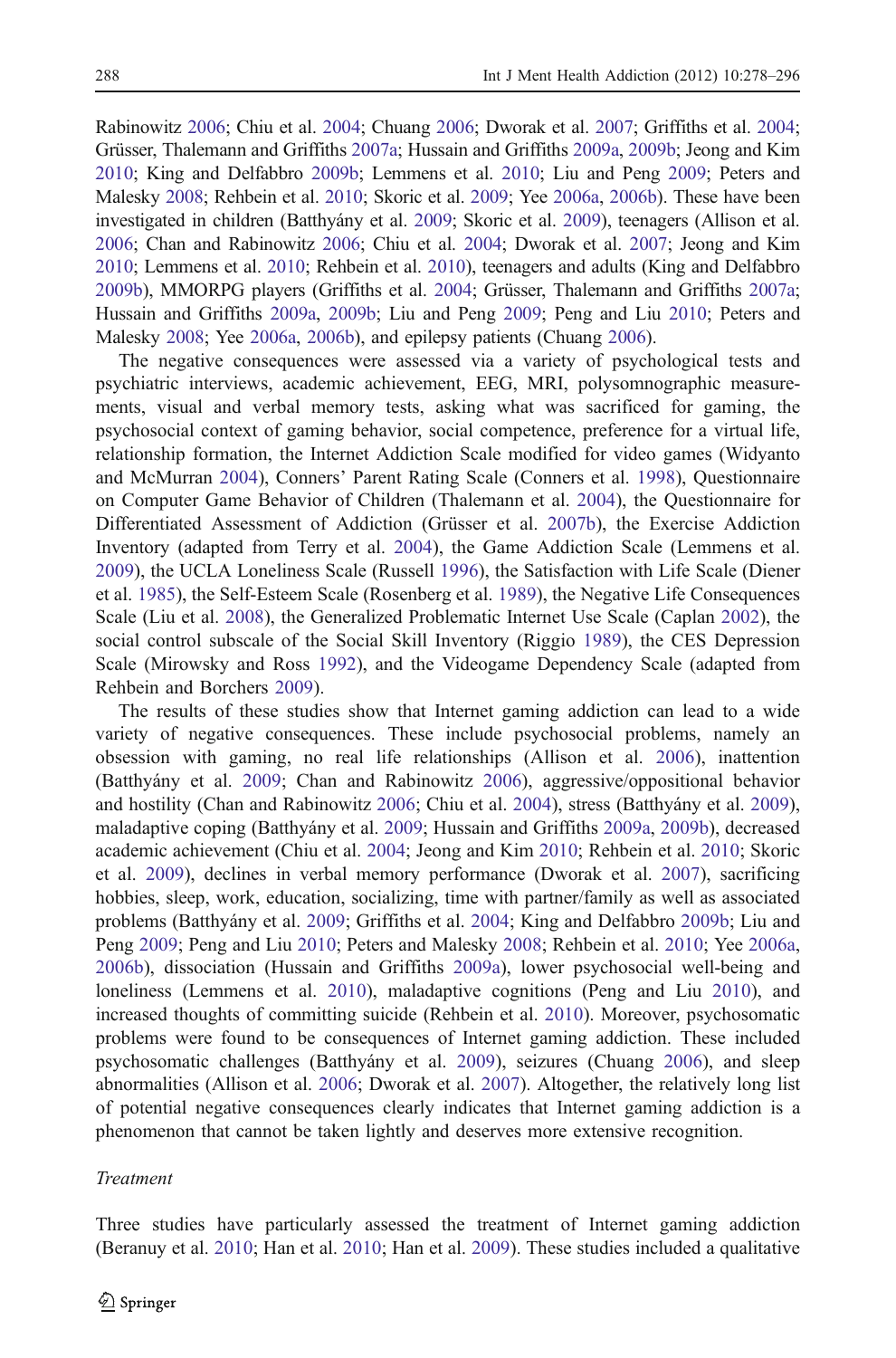analysis of nine male MMORPG addicts aged 16–26 years (Beranuy et al. [2010](#page-14-0)), a comparative study of video game addicts and healthy controls between 17 and 29 years of age (Han et al. [2010\)](#page-15-0), and a sample of 62 children with Internet video game addiction and comorbid ADHD (Han et al. [2009\)](#page-15-0).

With regards to methodology, one investigation (Beranuy et al. [2010\)](#page-14-0) was a descriptive analytic-relational study using semi-structured interview protocols including questions on sociodemographics, family, reasons for therapy, relationships, game usage, and symptom exploration. Its aim was to explore addictive playing of MMORPGs in players undergoing treatment for their gaming addiction. Another study (Han et al. [2010](#page-15-0)) was experimental, using fMRI for assessing brain activation during game cue exposure in addicts compared to healthy controls, as well as psychometric measurements, including the Internet Addiction Test (Young [1998](#page-18-0)), Beck's Depression Inventory (Beck and Steer [1993\)](#page-14-0), and the structured clinical diagnostic interview (First et al. [1996,](#page-15-0) [1997\)](#page-15-0). Its aim was to investigate the effects of bupropin sustained release treatment on Internet video game addicts. The final study (Han et al. [2009\)](#page-15-0) used a computerized neurocognitive function test (Kim et al. [2006\)](#page-16-0), the Internet Addiction Test (Young [1998\)](#page-18-0), and the ADHD Rating Scale (So et al. [2002](#page-17-0)) to assess the effects of methylphenidate on Internet video game play in children with ADHD.

The results demonstrated that Internet gaming addiction develops as playing times increase significantly, as loss of control, a narrow behavioral focus and serious life conflicts appear. Moreover, the addiction symptoms were similar to those experienced by persons addicted to substances, including salience, mood modification, loss of control, craving, and serious adverse effects, and a variety of further psychosocial problems (Beranuy et al. [2010\)](#page-14-0). Furthermore, following a six-week period of psychopharmacological treatment, craving for Internet video game play as well as brain activities associated with addictions in Internet video game addicts were significantly decreased, while daily life functioning was increased (Han et al. [2010](#page-15-0)). Finally, an eight-week psychopharmacological treatment targeting ADHD symptoms resulted in a decrease in Internet gaming addiction and playing times (Han et al. [2009\)](#page-15-0). The efficacy of psychopharmacological treatment for treating Internet gaming addiction once again highlights the biochemical underpinnings of this disorder. This demonstrates not only that Internet gaming addiction is a potential mental health concern worthy of treatment, but also that this treatment may alleviate a wide variety of psychosocial problems as a result of the addiction to playing these games.

## **Discussion**

This systematic review has demonstrated that research into Internet gaming addiction has proliferated over the last few years. From the published studies, it appears that the current scientific knowledge of Internet gaming addiction can be categorized into etiology, pathology, and associated ramifications. In terms of etiology, it would appear that personality traits, motivations for playing, and the structural characteristics of the games are of particular importance. Furthermore, pathophysiology and comorbidity appear to be intersections between risk factors and the actual development of pathological behaviors and cognitions. The analysis of pathology itself can be furthermore subclassified into its assessment and addiction classification, as well as epidemiology and phenomenology. Finally, the ramifications of Internet gaming addiction were found to be negative consequences, which allow for the behavior to be classified as pathological as based on established clinical standards (American Psychiatric Association [2000](#page-14-0)). In line with this, Internet gaming addiction may require professional treatment.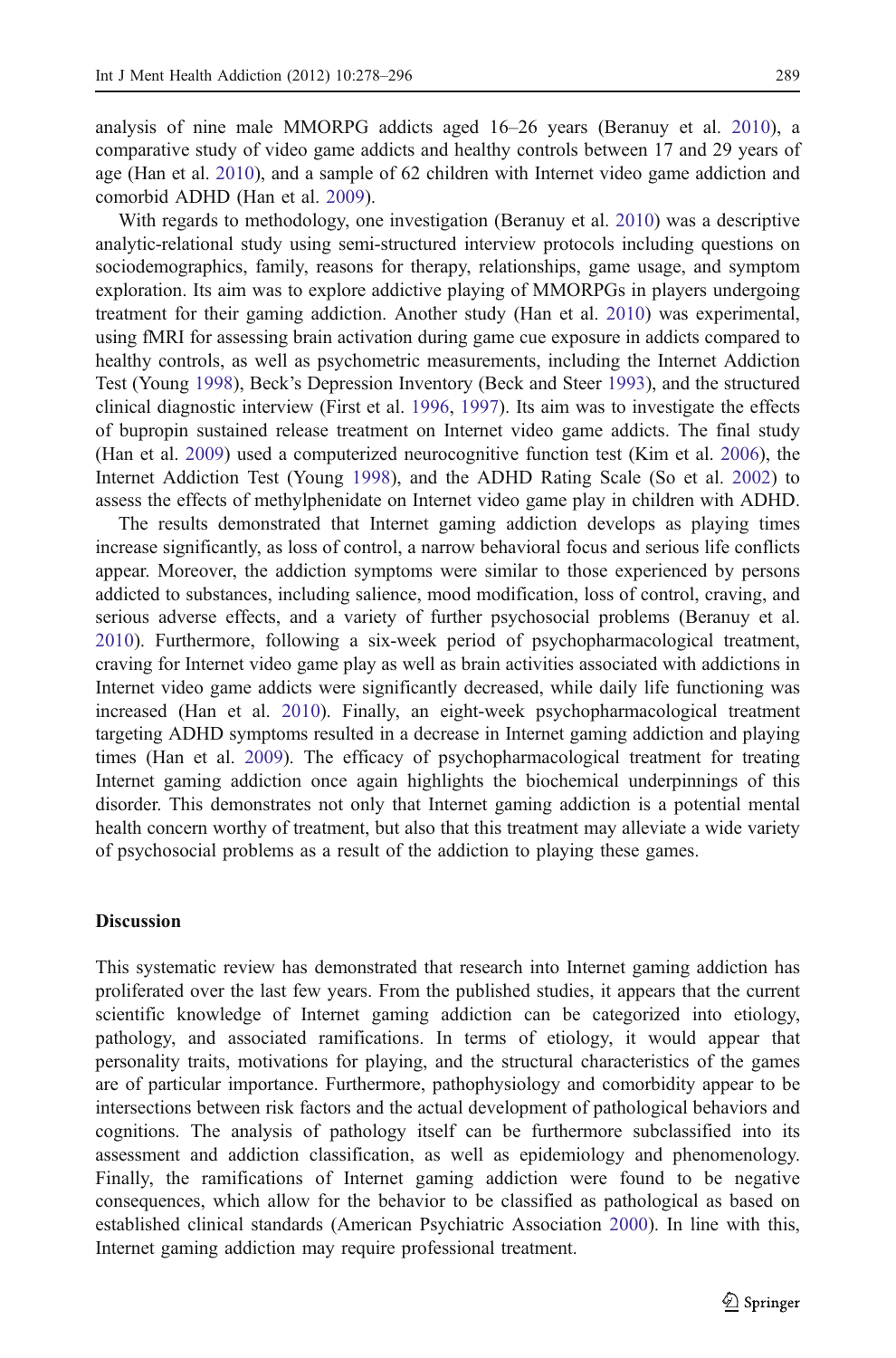On a neuronal and biochemical level, Internet gaming addiction appears to be similar to other substance-related addictions, thus supporting the assumption that it is an addiction, albeit a behavioral one, like gambling addiction (Batthyány and Pritz [2009;](#page-14-0) Grüsser and Thalemann [2006](#page-15-0)). Firstly, the studies presented suggest that Internet gaming addicts' brains react to game-relevant cues the way that substance addicts' brains react to rewards associated with substance-related addictions (Kalivas and Volkow [2005](#page-16-0); Knutson and Cooper [2005\)](#page-16-0). Secondly, the efficacy of psychopharmacological interventions that may alleviate Internet gaming addiction symptoms, support its biochemical, cognitive, and behavioral basis. Thirdly, the genetic polymorphisms found in Internet gaming addicts are similar to those associated with reward dependence in alcohol (Blum et al. [1990\)](#page-14-0), cocaine addictions (Noble et al. [1993\)](#page-17-0), and pathological gambling (Comings et al. [1996](#page-15-0)). To summarize, Internet gaming addiction is a behavioral addiction that appears to be similar to substance-related addictions and thus it supports the idea of a syndrome model of addiction. Put simply, Shaffer et al. [\(2004](#page-17-0)) suggest that each addiction – whether it be to gambling, drugs, sex, or the Internet – might be a distinctive expression of the same underlying syndrome (i.e., addiction is a syndrome with multiple opportunistic expressions). These findings emphasize the pathological status of Internet gaming addiction and demarcate the latter as a mental health concern that is increasingly gaining recognition.

Another aspect that deserves closer scrutiny is the dissimilarity of findings with regards to whether (and in how far) flow experience is associated with addiction to Internet games. Studies are ambiguous in suggesting that flow correlates with addiction, as some seem to suggest a relationship (Chou and Ting [2003;](#page-15-0) Seah and Cairns [2007](#page-17-0)), whereas other findings imply the opposite (Wan and Chiou [2006b;](#page-18-0) Wood and Griffiths [2007\)](#page-18-0). From a theoretical perspective, flow is characterized as an optimal experience (Csikszentmihalyi [1990\)](#page-15-0). No one would disagree with the fact that addiction is anything but optimal. Therefore, being addicted to the flow state experienced during Internet gaming may carry with it the problems that addiction implies. The dissimilarity between the findings may be explained by different conceptualizations of addiction employed in such a way that excessive engagement is equated with pathology. However, it has been shown that a distinction between excess and addiction makes sense from a scientific point of view (Charlton and Danforth [2007;](#page-14-0) Griffiths [2010a](#page-15-0), [b\)](#page-15-0).

Against this background, it seems likely that excessive players experience flow because their game playing is principally characterized by excitement and challenge (Wan and Chiou [2006b](#page-18-0)), which lies at the heart of flow experience. Flow occurs when a person is absorbed by a task in which the task's level of challenge and the individual's skill are matched (Csikszentmihalyi [1990\)](#page-15-0). Contrary to this, it seems unlikely that addicted players experience flow, for they tend to continue playing although they do not enjoy it (Yee [2006a](#page-18-0), [2006b](#page-18-0)), which attests to the compulsiveness of their behaviors. Therefore, it appears probable that addicts have already left the flow experience behind. This provides additional support to the idea that some players who engage in Internet gaming excessively can develop a full-blown addiction to it.

In relation to this, another important finding from the studies is the distinction that has been made between excessive engagement and addiction (Charlton and Danforth [2007](#page-14-0); Griffiths [2010a](#page-15-0), [b](#page-15-0); Skoric et al. [2009](#page-17-0)). Excessive (problematic) engagement was found in approximately 8–12% of young persons, whereas addiction seems to be present in 2–5% of children, teenagers and students. Furthermore, one study found that 12% of online game players met at least three addiction criteria (Grüsser et al. [2007a,](#page-15-0) [b\)](#page-15-0). This is in line with adopting either monothetic or polythetic formats for addiction diagnosis, as set forth by Lemmens et al. [\(2009](#page-16-0)). In the former, all addiction criteria must be met in order to diagnose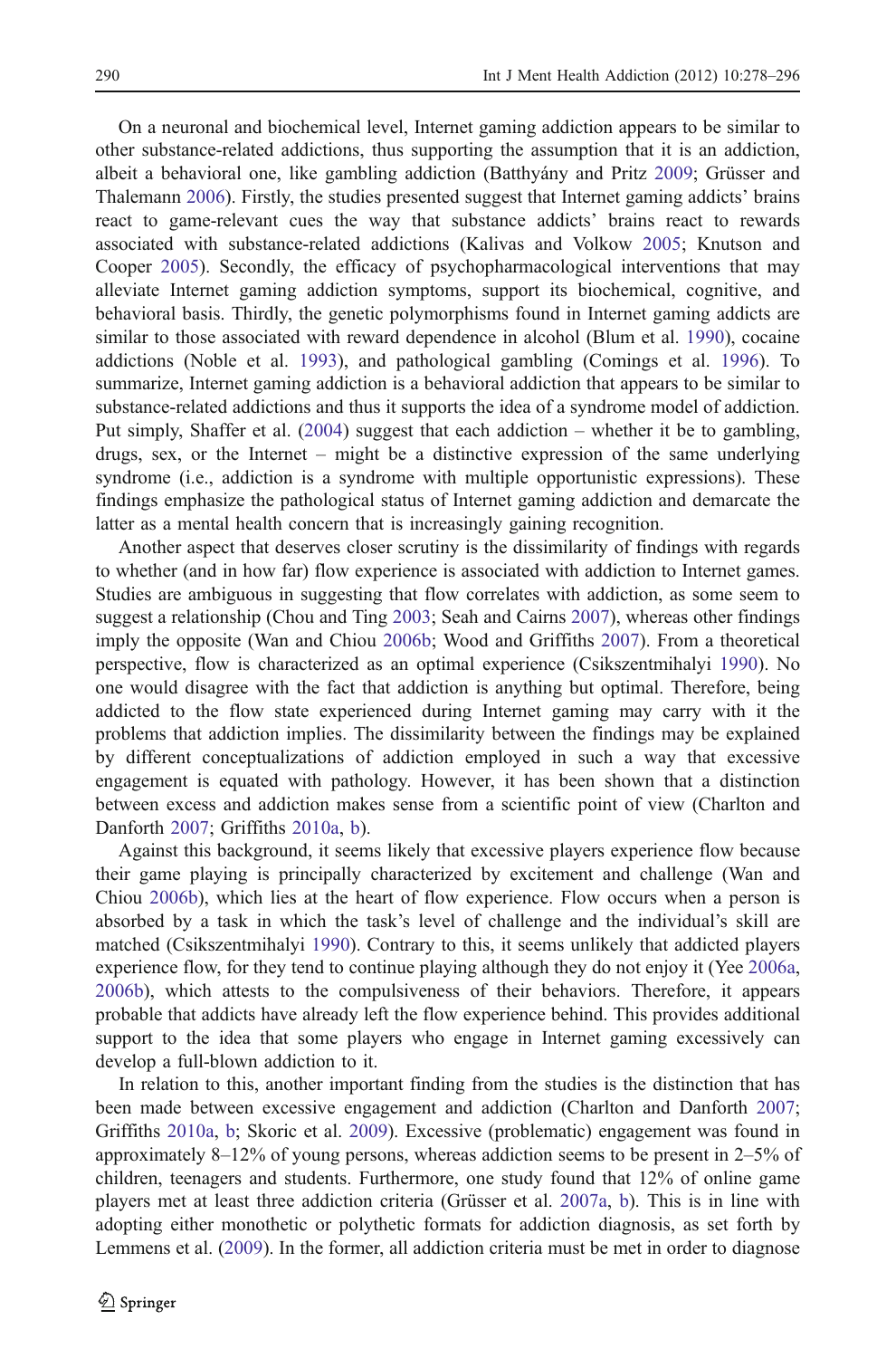someone with gaming addiction, whereas in the latter, only half of them need to be endorsed. What follows as a consequence of the utilization of these dissimilar frameworks is the apparent discrepancy between prevalence estimates.

From the studies reviewed, it furthermore appears that MMORPG players particularly experienced symptoms associated with addiction, such as tolerance, mood modification, and negative psychosocial consequences, and half of them acknowledged that they were addicted to playing these games. In comparison to the general population of youth and young adults, it may be deduced that the prevalence of Internet gaming addiction is relatively high in the collective population of the MMORPG players that were included in the studies referenced. It has also been claimed that "MMOGs are particularly good at simultaneously tapping into what is typically formulated as game/not game, social/ instrumental, real/virtual. And this mix is *exactly* what is evocative and hooks many people" (Taylor [2006](#page-17-0), pp. 153–154). This emphasizes the importance of the particular game genre's structural characteristics in the etiology of Internet gaming addiction, which may necessitate further scientific exploration.

Although this systematic literature review is specific in that it does not present Internet gaming addiction as a type of Internet addiction, it must be conceded that in the studies that were included, dissimilar foci were adopted with regards to the respective game genres analyzed. As mentioned in the introduction, a variety of games are accessible and playable via the Internet, each of which may entail dissimilar addictive potentials. For a number of studies, particularly those dealing with video games, it is unclear to what extent these games were specifically played on the Internet or offline. Furthermore, there are multiple forms of Internet gaming ranging from multi-player to single games, and complex to simple skills-based. In this review, no attempt was made to compare findings across similar types of gaming (often because the authors of the studies themselves had not made these distinctions), raising the question of the validity of combining studies reporting MMORPG, video games and other non-specified game genres. In light of this, researchers are advised to carefully describe the games their participants are playing in order to circumvent this difficulty and to increase the external validity of their findings to specific populations.

It should also be noted that there are different cultural and social factors associated with the environment that participants were recruited from in various studies that are outlined in this review. This could be highly relevant given that many studies on Internet gaming have been conducted in South East Asian countries where the social infrastructure fosters the promotion of professional competitions located in large venues that include social interactions among players, or where strong ego and image identities are derived from public recognition of gaming skills.

With regards to psychopathological status, it seems fruitful to distinguish between excessive engagement and addiction as suggested by past research (Charlton and Danforth [2007\)](#page-14-0). This is a requirement particularly when taking into consideration the context of the American Psychiatric Association's definition of what constitutes a mental disorder worthy of professional treatment. According to the APA, a mental disorder is a "clinically significant behavioral or psychological syndrome or pattern that occurs in an individual and that is associated with present distress (…) or disability (i.e., impairment in one or more important areas of functioning) or with a significantly increased risk of suffering death, pain, disability, or an important loss of freedom" (American Psychiatric Association [2000,](#page-14-0) p. xxxi). Accordingly, only when the condition is experienced as significantly impairing can one speak of an addiction, which is clearly not the case for excessive gamers who enjoy themselves while playing their games and for whom their gaming does not result in significant negative consequences. In line with this, researchers must be cautious in deploying the label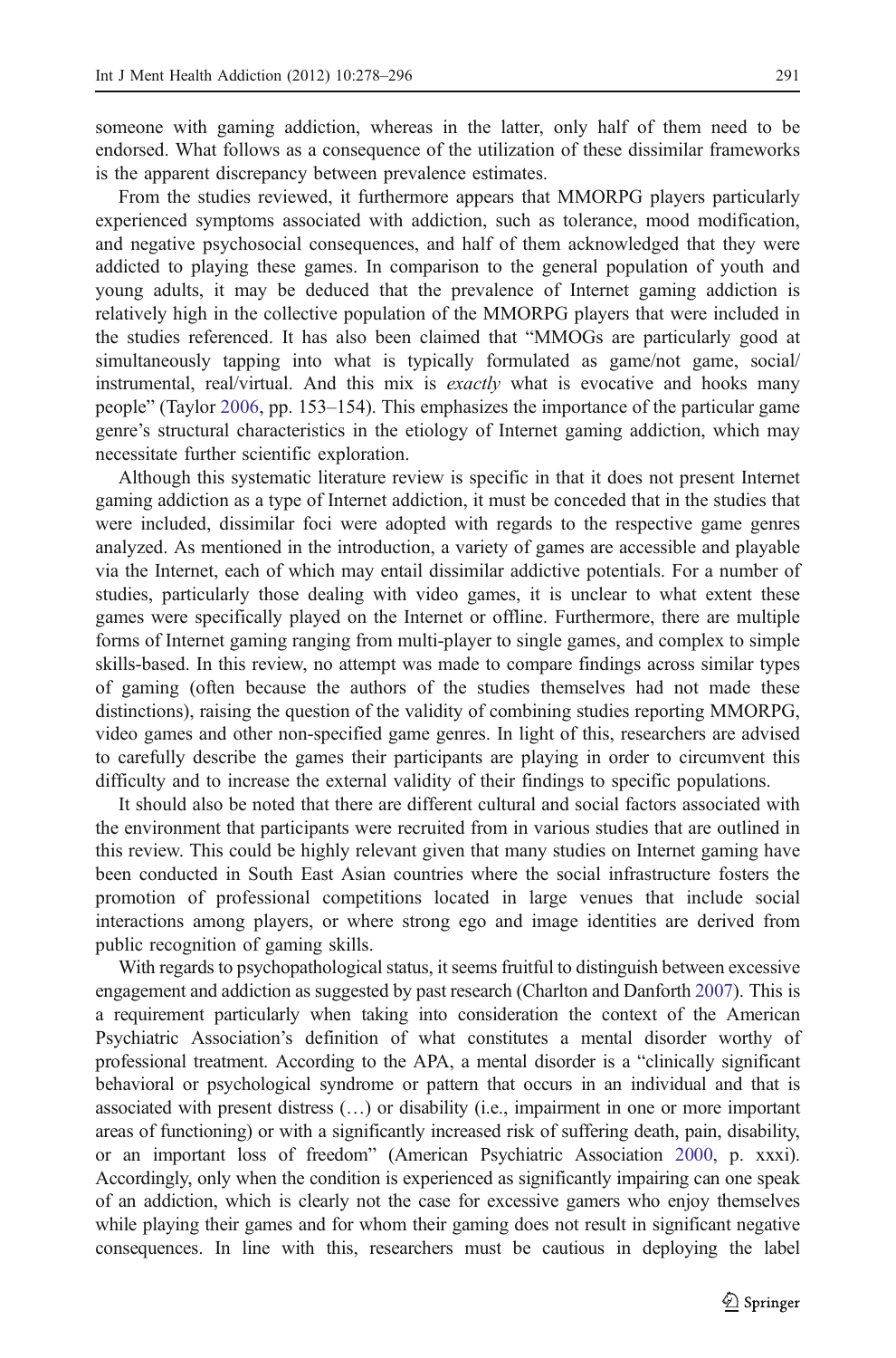<span id="page-14-0"></span>"addiction" for it does not merely denote the extreme utilization of substances or engagement in certain behaviors, but it demarcates a genuine mental health problem.

For that reason, future researchers are advised to properly investigate what they claim to be an addiction in order to make sure that their identification of pathology is commensurate with clinical parlance even within the confinements of research using surveys for diagnosis only. Related to this is the utilization of a wide variety of assessment instruments to diagnose addiction, most of which have not been validated. Likewise, many studies used non-representative self-selected samples and small sample sizes. This obstructs the comparability of results, but it also puts into question the validity of diagnosis. Clearly, future researchers are advised not to develop additional measurement instruments, but to assess the validity and reliability of those already constructed against the official criteria of substance dependence as established by the American Psychiatric Association (2000).

#### References

- Allison, S. E., von Wahlde, L., Shockley, T., & Gabbard, G. O. (2006). The development of the self in the era of the Internet and role-playing fantasy games. The American Journal of Psychiatry, 163(3), 381–385.
- American Psychiatric Association. (2000). Diagnostic and statistical manual of mental disorders-Text revision. Washington, D.C.: American Psychiatric Association.
- Arnett, J. (1994). Sensation seeking: a new conceptualization and a new scale. Personality and Individual Differences, 16, 289–296.
- Bar-On, R., & Parker, J. D. A. (2000). The Bar-On EQ-i:YV: Technical manual. Toronto: Multi-Health Systems.
- Batthyány, D., & Pritz, A. (Eds.). (2009). Rausch ohne Drogen. Wien: Springer.
- Batthyány, D., Müller, K. W., Benker, F., & Wölfling, K. (2009). Computer game playing: clinical characteristics of dependence and abuse among adolescents. Wiener Klinsche Wochenschrift, 121(15– 16), 502–509.
- Beck, A. T., & Steer, R. (1993). Manual for the Beck depression inventory. San Antonio: The Psychological Corporation.
- Beranuy, M., Carbonell, X., & Griffiths, M. (2010). A qualitative analysis of online gaming addicts in treatment. Submitted manuscript.
- Blum, K., Noble, E. P., Sheridan, P. J., et al. (1990). Allelic association of human dopamine D2 receptor gene in alcoholism. Journal of the American Medical Association, 263, 2055–2060.
- Buss, A. H., & Perry, M. (1992). The aggression questionnaire. Journal of Personality and Social Psychology, 63, 452–459.
- Butcher, J. N., Dahlstrom, W. G., Graham, J. R., Tellegen, A., & Kaemmer, B. (1989). The Minnesota Multiphasic Personality Inventory-2 (MMPI-2): Manual for administration and scoring. Minneapolis: University of Minnesota Press.
- Caplan, S. E. (2002). Problematic internet use and psychosocial well-being: development of a theory-based cognitive-behavioral measurement instrument. Computers in Human Behavior, 18(5), 553–575.
- Caplan, S. E., Williams, D., & Yee, N. (2009). Problematic internet use and psychosocial well-being among MMO players. Computers in Human Behavior, 25(6), 1312–1319.
- Chan, P. A., & Rabinowitz, T. (2006). A cross-sectional analysis of video games and attention deficit hyperactivity disorder symptoms in adolescents. Annals of General Psychiatry, 5(1), 16–26.
- Chappell, D., Eatough, V., Davies, M. N. O., & Griffiths, M. D. (2006). Everquest—It's just a computer game right? An interpretative phenomenological analysis of online gaming addiction. International Journal of Mental Health and Addiction, 4, 205–216.
- Charlton, J. P. (2002). A factor-analytic investigation of computer 'addiction' and engagement. British Journal of Psychology, 93, 329–344.
- Charlton, J. P., & Danforth, I. D. W. (2007). Distinguishing addiction and high engagement in the context of online game playing. Computers in Human Behavior, 23(3), 1531–1548.
- Chiu, S. I., Lee, J. Z., & Huang, D. H. (2004). Video game addiction in children and teenagers in Taiwan. Cyberpsychology & Behavior, 7(5), 571–581.
- Choi, D., Kim, H., & Kim, J. (2000). A cognitive and emotional strategy for computer game design. Journal of MIS Research, 10, 165–187.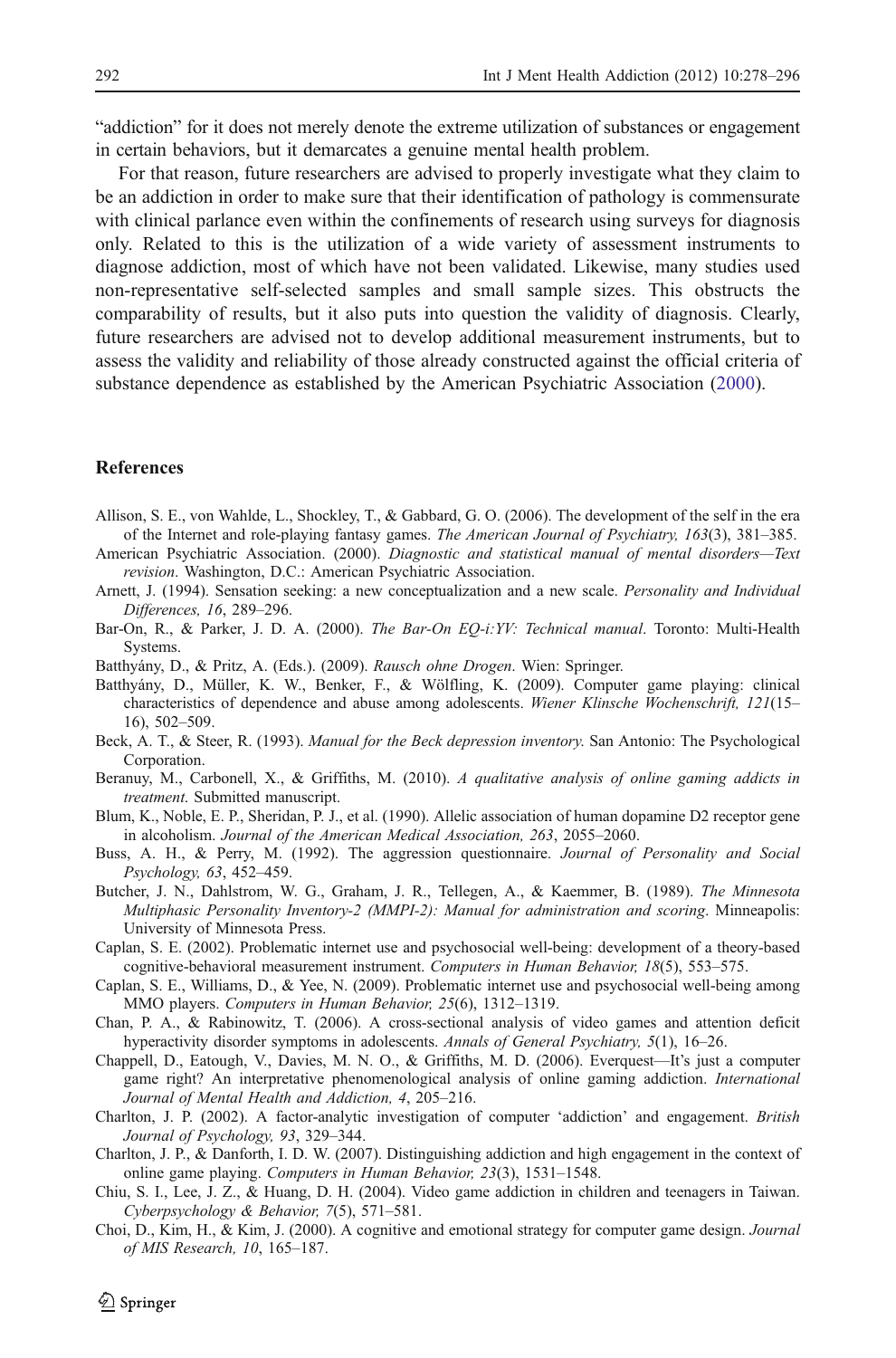- <span id="page-15-0"></span>Chou, T. J., & Ting, C. C. (2003). The role of flow experience in cyber-game addiction. Cyberpsychology & Behavior, 6(6), 663–675.
- Chuang, Y. C. (2006). Massively multiplayer online role-playing game-induced seizures: a neglected health problem in Internet addiction. Cyberpsychology & Behavior, 9(4), 451–456.
- Chumbley, J., & Griffiths, M. (2006). Affect and the computer game player: the effect of gender, personality, and game reinforcement structure on affective responses to computer game-play. Cyberpsychology & Behavior, 9(3), 308–316.
- Comings, D. E., Rosenthal, R. J., Lesieur, H. R., et al. (1996). A study of the dopamine D2 receptor gene in pathological gambling. Pharmacogenetics, 6, 223–234.
- Conners, C. K., Sitarenios, G., Parker, J. D., & Epstein, J. N. (1998). The revised Conners' Parent Rating Scale (CPR-R): Factor structure, reliability, and criterion validity. Journal of Abnormal Child Psychology, 26(4), 257–268.
- Costa, P. T., & McCrae, R. R. (1985). The NEO personality inventory manual. Odessa: Psychological Assessment Resources.
- Csikszentmihalyi, M. (1990). Flow: the psychology of optimal experience. New York: HarperCollins.
- Cultrara, A., & Har-El, G. (2002). Hyperactivity-induced suprahyoid muscular hypertrophy secondary to excessive video game play: a case report. Journal of Oral and Maxillofacial Surgery, 60(3), 326–327.
- Diener, E., Emmons, R. A., Larsen, R. J., & Griffin, S. (1985). The satisfaction with life scale. *Journal of* Personality Assessment, 49, 71–75.
- Ducheneaut, N., Yee, N., Nickell, E., & Moore, R. J. (2007). The life and death of online gaming communitites: A look at guilds in World of Warcraft. San Jose: Paper presented at the CHI.
- Dworak, M., Schierl, T., Bruns, T., & Struder, H. K. (2007). Impact of singular excessive computer game and television exposure on sleep patterns and memory performance of school-aged children. Pediatrics, 120 (5), 978–985.
- Eysenck, H. J., & Eysenck, S. G. B. (1996). Manual of the Eysenck Personality Scales (EPS adult) (revisedth ed.). London: Hodder & Stoughton Educational.
- Farrell, E. (1990). Hanging in and dropping out: Voices of at-risk high school students. New York: Teachers College Press.
- First, M. B., Gibbon, M., Spitzer, R. L., & Williams, J. B. W. (1996). Structured Clinical Interview for DSM-IV Axis I Disorders: Clinician Version (SCID-CV): Administration booklet. Washington, D. C.: American Psychiatric Press.
- First, M. B., Gibbon, M., Spitzer, R. L., Williams, J. B. W., & Benjamin, L. S. (1997). Structural Clinical Interview for DSM-IV (R) Axis II Personality Disorders (SCID-II). Washington, D.C.: American Psychiatric Press.
- Griffiths, M. D. (2010a). Online gaming addiction: Fact or fiction? In W. Kaminski & M. Lorber (Eds.), Clash of realities (pp. 191–203). Munch: Kopaed.
- Griffiths, M. D. (2010b). The role of context in online gaming excess and addiction: some case study evidence. International Journal of Mental Health and Addiction, 8(1), 119–125.
- Griffiths, M. D., & Parke, J. (2010). Adolescent gambling on the internet: a review. International Journal of Adolescent Medicine and Health, 22, 59–75.
- Griffiths, M. D., Davies, M. N. O., & Chappell, D. (2004). Demographic factors and playing variables in online computer gaming. Cyberpsychology & Behavior, 7(4), 479–487.
- Grüsser, S. M., & Thalemann, C. N. (Eds.). (2006). Verhaltenssucht—Diagnostik, Therapie, Forschung. Bern: Hans Huber.
- Grüsser, S. M., Thalemann, R., Albrecht, U., & Thalemann, C. N. (2005). Exzessive Computernutzung im Kindesalter—Ergebnisse einer psychometrischen Erhebung. Wiener Klinische Wochenschrift, 117(5–6), 188–195.
- Grüsser, S. M., Thalemann, R., & Griffiths, M. D. (2007a). Excessive computer game playing: evidence for addiction and aggression? Cyberpsychology & Behavior, 10(2), 290–292.
- Grüsser, S. M., Wölfling, K., Düffert, S., et al. (2007b). Questionnaire on differentiated assessment of addiction (QDAA). Göttingen: Hogrefe.
- Han, D. H., Lee, Y. S., Yang, K. C., Kim, E. Y., Lyoo, I. K., & Renshaw, P. F. (2007). Dopamine genes and reward dependence in adolescents with excessive internet video game play. Journal of Addiction Medicine, 1(3), 133–138.
- Han, D. H., Lee, Y. S., Na, C., Ahn, J. Y., Chung, U. S., Daniels, M. A., et al. (2009). The effect of methylphenidate on Internet video game play in children with attention-deficit/hyperactivity disorder. Comprehensive Psychiatry, 50(3), 251–256.
- Han, D. H., Hwang, J. W., & Renshaw, P. F. (2010). Bupropion sustained release treatment decreases craving for video games and cue-induced brain activity in patients with Internet video game addiction. Experimental and Clinical Psychopharmacology, 18(4), 297–304.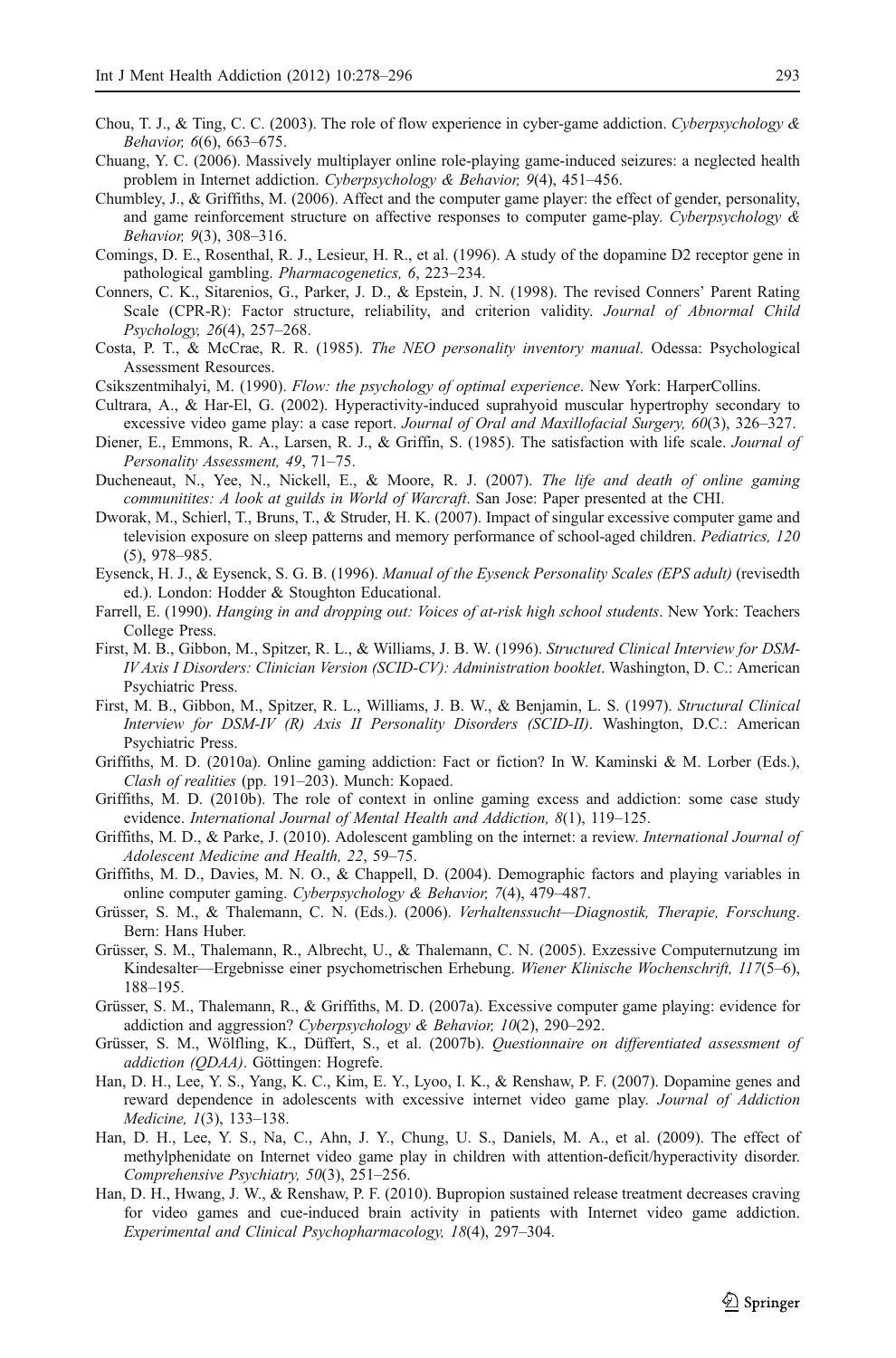- <span id="page-16-0"></span>Hoeft, F., Watson, C. L., Kesler, S. R., Bettinger, K. E., & Reiss, A. L. (2008). Gender differences in the mesocorticolimbic system during computer game-play. Journal of Psychiatric Research, 42(4), 253–258.
- Hsu, S. H., Wen, M. H., & Wu, M. C. (2009). Exploring user experiences as predictors of MMORPG addiction. Computers & Education, 53(2), 990–999.
- Huizinga, J. (1938). Homo ludens: A study of the play-element in culture. Boston: Beacon.
- Hussain, Z., & Griffiths, M. D. (2009a). The attitudes, feelings, and experiences of online gamers: a qualitative analysis. Cyberpsychology & Behavior, 12(6), 747–753.
- Hussain, Z., & Griffiths, M. D. (2009b). Excessive use of massively-multi-player online role-playing games: a pilot study. International Journal of Mental Health and Addiction., 7, 563–571.
- Hwang, S. T. (1995). Development of diagnostic criteria for personality disorder. Seoul: Yonsei University. Master's thesis.
- Jeong, E. J., & Kim, D. W. (2010). Social activities, self-efficacy, game attitudes, and game addiction. Cyberpsychology, Behavior & Social Networking, e-pub ahead of print.
- Kalivas, P. W., & Volkow, N. D. (2005). The neural basis of addiction: a pathology of motivation and choice. The American Journal of Psychiatry, 162, 1403–1413.
- Kim, M. G., & Kim, J. (2010). Cross-validation of reliability, convergent and discriminant validity for the problematic online game use scale. Computers in Human Behavior, 26(3), 389–398.
- Kim, S. W., Shin, I. S., Kim, J. M., Yang, S. J., Shin, H. Y., & Yoon, J. S. (2006). Association between attitude toward medication and neurocognitive function in schizophrenia. Clinical Neuropharmacology, 29, 197–205.
- Kim, E. J., Namkoong, K., Ku, T., & Kim, S. J. (2008). The relationship between online game addiction and aggression, self-control and narcissistic personality traits. European Psychiatry, 23(3), 212–218.
- King, D. L., & Delfabbro, P. (2009a). Motivational differences in problem video game play. Journal of CyberTherapy & Rehabilitation, 2(2), 139–149.
- King, D. L., & Delfabbro, P. (2009b). Understanding and assisting excessive players of video games: a community psychology perspective. The Australian Community Psychologist, 21(1), 62–74.
- King, D. L., Delfabbro, P. H., & Zajac, I. T. (2009). Preliminary validation of a new clinical tool for identifying problem video game playing. International Journal of Mental Health and Addiction, e-pub ahead of print.
- King, D. L., Delfabbro, P. H., & Griffiths, M. D. (2010). The convergence of gambling and digital media: implications for gambling in young people. Journal of Gambling Studies, 26, 175–187.
- King, D. L., Delfabbro, P. H., & Griffiths, M. D. (2011). The role of structural characteristics in problematic video game play: an empirical study. International Journal of Mental Health and Addiction. doi[:10.1007/s11469-010-9289-y.](http://dx.doi.org/10.1007/s11469-010-9289-y)
- Knutson, B., & Cooper, J. C. (2005). Functional magnetic resonance imaging of reward prediction. Current Opinion in Neurology, 18, 411–417.
- Ko, C. H., Yen, J. Y., Chen, C. C., Chen, S. H., & Yen, C. F. (2005). Gender differences and related factors affecting online gaming addiction among Taiwanese adolescents. The Journal of Nervous and Mental Disease, 193(4), 273–277.
- Ko, C. H., Liu, G. C., Hsiao, S. M., Yen, J. Y., Yang, M. J., Lin, W. C., et al. (2009). Brain activities associated with gaming urge of online gaming addiction. Journal of Psychiatric Research, 43(7), 739– 747.
- Lemmens, J. S., Valkenburg, P. M., & Peter, J. (2009). Development and validation of a game addiction scale for adolescents. Media Psychology, 12(1), 77–95.
- Lemmens, J. S., Valkenburg, P. M., & Peter, J. (2010). Psychosocial causes and consequences of pathological gaming. Computers in Human Behavior, e-pub ahead of print.
- Liu, M., & Peng, W. (2009). Cognitive and psychological predictors of the negative outcomes associated with playing MMOGs (massively multiplayer online games). Computers in Human Behavior, 25, 1306– 1311.
- Liu, M., Ko, H., & Wu, J. (2008). The role of positive/negative outcome expectancy and refusal self-efficacy of Internet use on Internet addiction among college students in Taiwan. Cyberpsychology & Behavior, 11, 451–457.
- Lu, H. P., & Wang, S. M. (2008). The role of Internet addiction in online game loyalty: an exploratory study. Internet Research, 18(5), 499–519.
- Meerkerk, G. J., Van Den Eijnden, R., Vermulst, A. A., & Garretsen, H. F. L. (2009). The Compulsive Internet Use Scale (CIUS): some psychometric properties. Cyberpsychology & Behavior, 12(1), 1–6.
- Mehroof, M., & Griffiths, M. D. (2010). Online gaming addiction: the role of sensation seeking, self-control, neuroticism, aggression, state anxiety, and trait anxiety. Cyberpsychology & Behavior, 13(3), 313–316.
- Mirowsky, J., & Ross, C. E. (1992). Age and depression. Journal of Health and Social Behavior, 33, 187– 205.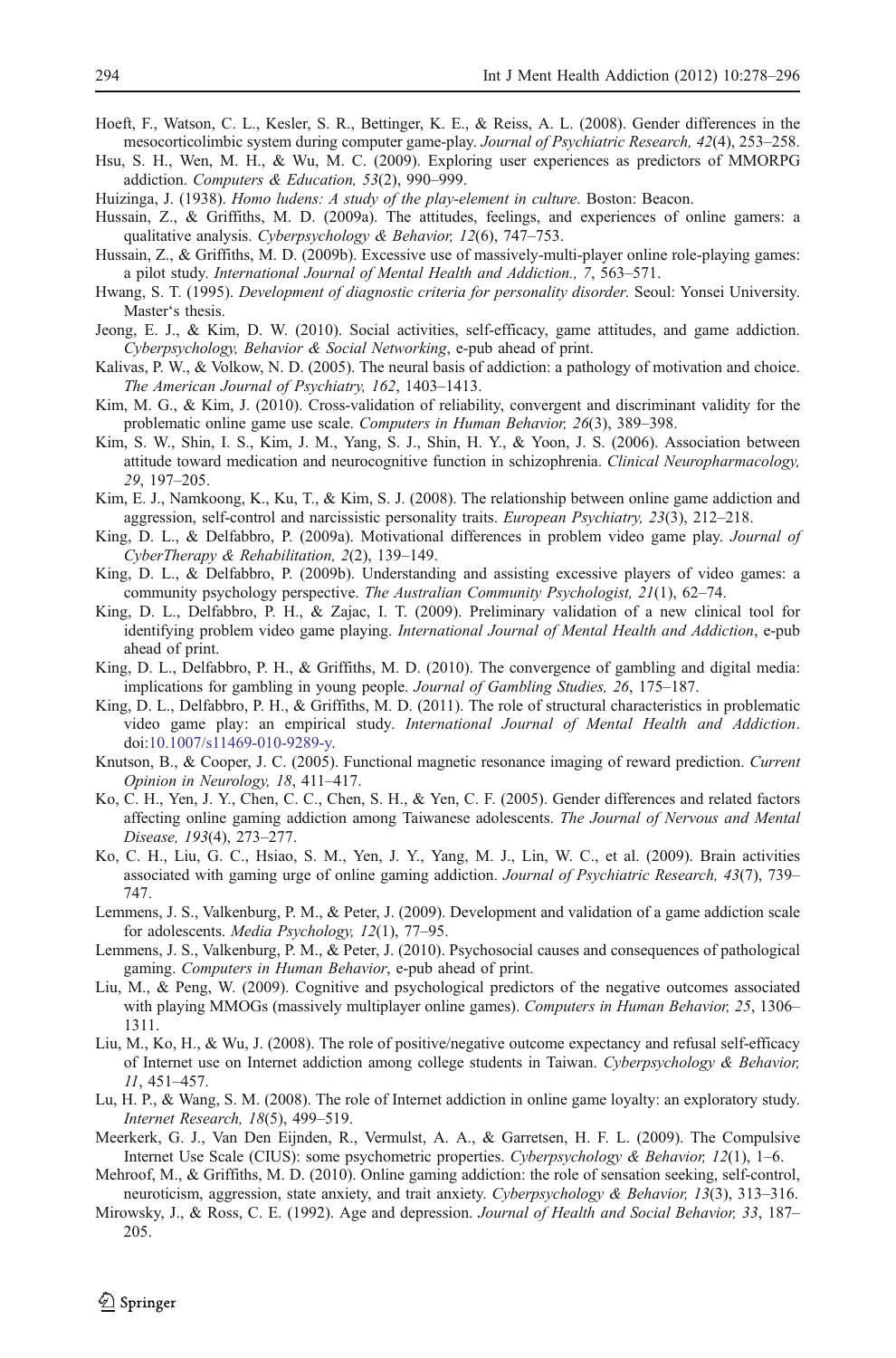- <span id="page-17-0"></span>Muris, P. (2001). A brief questionnaire for measuring self-efficacy in youths. Journal of Psychopathology and Behavioral Assessment, 23(3), 145–149.
- Myers, D. (1990). A Q-study of game player aesthetics. Simulation & Gaming, 21, 375–396.
- Ng, B. D., & Wiemer-Hastings, P. (2005). Addiction to the internet and online gaming. Cyberpsychology & Behavior, 8(2), 110–113.
- Noble, E. P., Blum, K., Khalsa, M. E., et al. (1993). Allelic association of the D2 dopamine receptor gene with cocaine dependence. Drug and Alcohol Dependence, 33, 271-285.
- Parker, J. D. A., Taylor, R. N., Eastabrook, J. M., Schell, S. L., & Wood, L. M. (2008). Problem gambling in adolescence: relationships with internet misuse, gaming abuse and emotional intelligence. Personality and Individual Differences, 45(2), 174–180.
- Peng, W., & Liu, M. (2010). Online gaming dependency: a preliminary study in China. CyberPsychology, Behavior and Social Networking, 13(3), 329–333.
- Peters, C. S., & Malesky, L. A. (2008). Problematic usage among highly-engaged players of massively multiplayer online role playing games. Cyberpsychology & Behavior, 11(4), 480–483.
- Porter, G., Starcevic, V., Berle, D., & Fenech, P. (2010). Recognizing problem video game use. The Australian and New Zealand Journal of Psychiatry, 44(2), 120–128.
- Rau, P. L. P., Peng, S. Y., & Yang, C. C. (2006). Time distortion for expert and novice online game players. Cyberpsychology & Behavior, 9(4), 396–403.
- Rehbein, F., & Borchers, M. (2009). Suechtig nach virtuellen Welten? Exzessives Computerspielen und Computerspielabhaengigkeit in der Jugend [Addicted to virtual worlds? Excessive video gaming and video game addiction in adolescents]. Kinderaerztliche Praxis, 80, 42–49.
- Rehbein, F., Psych, G., Kleimann, M., Mediasci, G., & Mossle, T. (2010). Prevalence and risk factors of video game dependency in adolescence: results of a German nationwide survey. CyberPsychology, Behavior and Social Networking, 13(3), 269–277.
- Riggio, R. (1989). The social skill inventory manual (Researchth ed.). Palo: Consulting Psychologists Press.
- Rosenberg, M. (1965). Society and adolescent self-image. New Jersey: Princeton University Press.
- Rosenberg, M., Schooler, C., & Schoenbach, C. (1989). Self-esteem and adolescent problems: modeling reciprocal effects. American Sociological Review, 54, 1004–1018.
- Russell, D. (1996). The UCLA Loneliness Scale (Version 3): reliability, validity, and factor structure. Journal of Personality Assessment, 66, 20–40.
- Salguero, R. A. T., & Moran, R. M. B. (2002). Measuring problem video game playing in adolescents. Addiction, 97(12), 1601–1606.
- Seah, M., & Cairns, P. (2007). From immersion to addiction in videogames. Paper presented at the Proceedings of the 22nd British HCI Group Annual Conference on People and Computers: Culture, Creativity, Interaction—Volume I, Liverpool, UK.
- Shaffer, H. J., LaPlante, D. A., LaBrie, R. A., Kidman, R. C., Donato, A. N., & Stanton, M. V. (2004). Toward a syndrome model of addiction: multiple expressions, common etiology. Harvard Review of Psychiatry, 12(6), 367–374.
- Sherer, M., Maddux, J. E., Mercandante, B., Prentice-Dunn, S., Jacobs, B., & Rogers, R. W. (1982). The Self-Efficacy Scale: construction and validation. Psychological Reports, 51, 663–671.
- Silverstone, R. (1999). Rhetoric, play, performance: revisiting a study of the making of a BBC documentary. In J. Gripsrud (Ed.), Television and common knowledge (pp. 71–90). London: Routledge.
- Skoric, M. M., Teo, L. L. C., & Neo, R. L. (2009). Children and video games: addiction, engagement, and scholastic achievement. Cyberpsychology & Behavior, 12(5), 567–572.
- Smahel, D., Blinka, L., & Ledabyl, O. (2008). Playing MMORPGs: connections between addiction and identifying with a character. Cyberpsychology & Behavior, 11(6), 715–718.
- So, Y. K., Noh, J. N., Kim, Y. S., Ko, S. G., & Koh, Y. J. (2002). The reliability and validity of Korean parent and teacher ADHD rating scale. Journal of the Korean Neuropsychiatric Association, 41, 283–289.
- Tangney, P. J., Baumeister, R. F., & Boone, A. L. (2004). High self-control predicts good adjustment, less pathology, better grads, and interpersonal success. Journal of Personality, 72, 272–322.
- Taylor, T. L. (2006). Play between worlds. Exploring online game culture. Cambridge: MIT.
- Terry, A., Szabo, A., & Griffiths, M. (2004). The exercise addiction inventory: a new brief screening tool. Addiction Research & Theory, 12(5), 489–499.
- Thalemann, R., Albrecht, U., Thalemann, C., & Grüsser, S. M. (2004). Kurzbeschreibung und psychometrische Kennwerte des "Fragebogens zum Computerspielverhalten bei Kindern (CSVK). Zeitschrift für Psychologie und Medizin, 16, 226–233.
- Thalemann, R., Wölfling, K., & Grüsser, S. M. (2007). Specific cue reactivity on computer game-related cues in excessive gamers. Behavioral Neuroscience, 121(3), 614–618.
- The NPD Group. (2010). 2009 US video game industry and PC game software retail sales reach \$20.2 billion. Retrieved November 4, 2010, from [http://www.npd.com/press/releases/press\\_100114.html](http://www.npd.com/press/releases/press_100114.html).